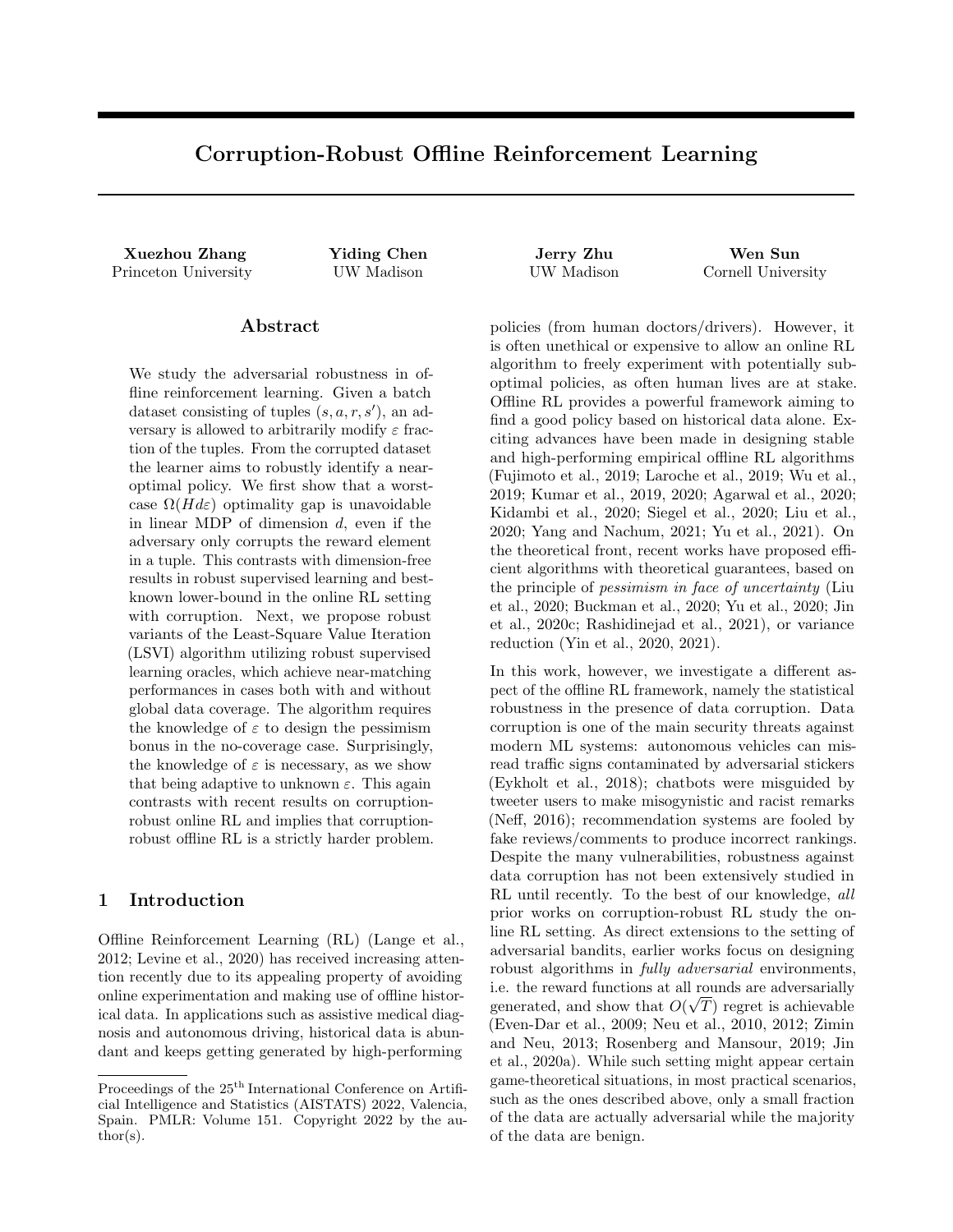Recent works start to study the Huber's contamination setting (Lykouris et al., 2019; Chen et al., 2021), where both rewards and transitions can be contaminated but only in  $\varepsilon$  fraction of all episodes. This setting turns out to be significantly harder, and both works can only √ tolerate at most  $\varepsilon \leq O(1/\sqrt{T})$  fraction of corruptions even against oblivious adversaries. Zhang et al. (2021) recently proposes the first online RL algorithm that can be robust against a constant fraction (i.e.  $\varepsilon > \Omega(1)$ ) of adaptive corruption on both rewards and transitions while being agnostic to the value of  $\varepsilon$ , albeit requiring the help of an exploration policy with finite relative condition number.

In this work, we extend the study of robust RL to the offline setting. Following (Lykouris et al., 2019; Chen et al., 2021; Zhang et al., 2021), we study the Huber's contamination model in offline reinforcement learning, formally defined in Assumption 2.2. Huber's contamination model is a classic model for studying sparse data contamination, and is widely used in the traditional literature of robust statistics (Huber et al., 1967). We refer interesting readers to a comprehensive survey (Diakonikolas and Kane, 2019) of recent advances along these directions. Motivated by these prior works, in this paper we ask the following question:

Given an offline RL dataset with  $\varepsilon$ -fraction of corrupted data, what is the information-theoretic limit of robust identification of the optimal policy?

Towards answering this question, we summarize the following contributions of this work:

- 1. We provide the formal definition of  $\varepsilon$ -contamination model in offline RL, and establish an informationtheoretical lower-bound of  $\Omega(Hd\varepsilon)$  in the setting of linear MDP with dimension d.
- 2. We design a robust variant of the Least-Square Value Iteration (LSVI) algorithm utilizing robust supervised learning oracles with a novel pessimism bonus term, and show that it achieves near-optimal performance in cases with (Theorem 3.2) or without global data coverage (Theorem 3.3).
- 3. In the without coverage case, we establish a sufficient condition for learning based on the relative condition number with respect to any comparator policy – not necessary the optimal one. When specialized to offline RL without corruption, our partial coverage assumption is much weaker than the full coverage assumption in (Jin et al., 2020c) for linear MDP.
- 4. In contrast to (Zhang et al., 2021), we show that agnostic learning, i.e. learning without the knowledge of  $\varepsilon$ , is generally impossible in the offline RL setting, establishing a separation in hardness between online and offline RL in face of data corruption.

While our paper's main contributions are on corruption robust offline RL, it is worth noting when specialized to the clean offline RL setting, i.e.,  $\varepsilon = 0$ , our work also gives two improved results: (1) under the linear MDP setting, we achieve an optimality gap with respect to any comparator policy (not necessarily the optimal one) in the order of  $O(d^{3/2}/\sqrt{N})$  with N being the number in the order of  $O(d^{\sigma/2}/\sqrt{N})$  with N being the number<br>of offline samples, saving a  $\sqrt{d}$  factor over previously best-known results. (2) our analysis works for the setting where offline data only has partial coverage which is formalized using the concept of relative condition number with respect to the comparator policy<sup>1</sup>.

#### 2 Preliminaries

To begin with, let us formally introduce the episodic linear MDP setup we will be working with, the data collection and contamination protocol, as well as the robust linear regression oracle.

Environment. We consider an episodic finite-horizon Markov decision process (MDP),  $\mathcal{M}(\mathcal{S}, \mathcal{A}, P, R, H, \mu_0)$ , where S is the state space, A is the action space,  $P : \mathcal{S} \times \mathcal{A} \rightarrow \Delta(\mathcal{S})$  is the transition function, such that  $P(\cdot|s, a)$  gives the distribution over the next state if action  $a$  is taken from state  $s$ ,  $R : \mathcal{S} \times \mathcal{A} \rightarrow \Delta(\mathbb{R})$  is a stochastic and potentially unbounded reward function,  $H$  is the time horizon, and  $\mu_0 \in \Delta_S$  is an initial state distribution. The value functions  $V_h^{\pi}: \mathcal{S} \to \mathbb{R}$  is the expected sum of future rewards, starting at time h in state s and executing  $\pi$ , i.e.  $V_h^{\pi}(s) := \mathbb{E}\left[\sum_{t=h}^H R(s_t, a_t) | \pi, s_0 = s\right]$ , where the expectation is taken with respect to the randomness of the policy and environment  $M$ . Similarly, the state-action value function  $Q_h^{\pi}: \mathcal{S} \times \mathcal{A} \to \mathbb{R}$  is defined as  $Q_h^{\pi}(s, a) := \mathbb{E} \left[ \sum_{t=h}^H R(s_t, a_t) | \pi, s_0 = s, a_0 = a \right].$ We use  $\pi_h^*$ ,  $Q_h^*$ ,  $\bar{V}_h^*$  to denote the optimal policy, Q-function and value function, respectively. For any function  $f : \mathcal{S} \to \mathbb{R}$ , we define the Bellman operator as

$$
(\mathbb{B}f)(s,a) = \mathbb{E}_{s' \sim P(\cdot|s,a)}[R(s,a) + f(s')]. \tag{1}
$$

We then have the Bellman equation

$$
V_h^{\pi}(s) = \langle Q_h^{\pi}(s,\cdot), \pi_h(\cdot|s) \rangle_{\mathcal{A}}, \ Q_h^{\pi}(s,a) = (\mathbb{B}V_{h+1}^{\pi})(s,a)
$$

and the Bellman optimality equation

$$
V_h^*(s) = \max_a Q_h^*(s, a), \quad Q_h^*(s, a) = (\mathbb{B} V_{h+1}^*) (s, a)
$$

We define the averaged state-action distribution  $d^{\pi}$ of a policy  $\pi$ :  $d^{\pi}(s, a) := \frac{1}{H} \sum_{h=1}^{H} \mathbb{P}^{\pi}(s_t = s, a_t)$ 

<sup>&</sup>lt;sup>1</sup>Contemporary to ours, Jin et al.  $(2020c)$  added a new Corollary 4.5 in the latest arXiv version of their paper that matches with our results.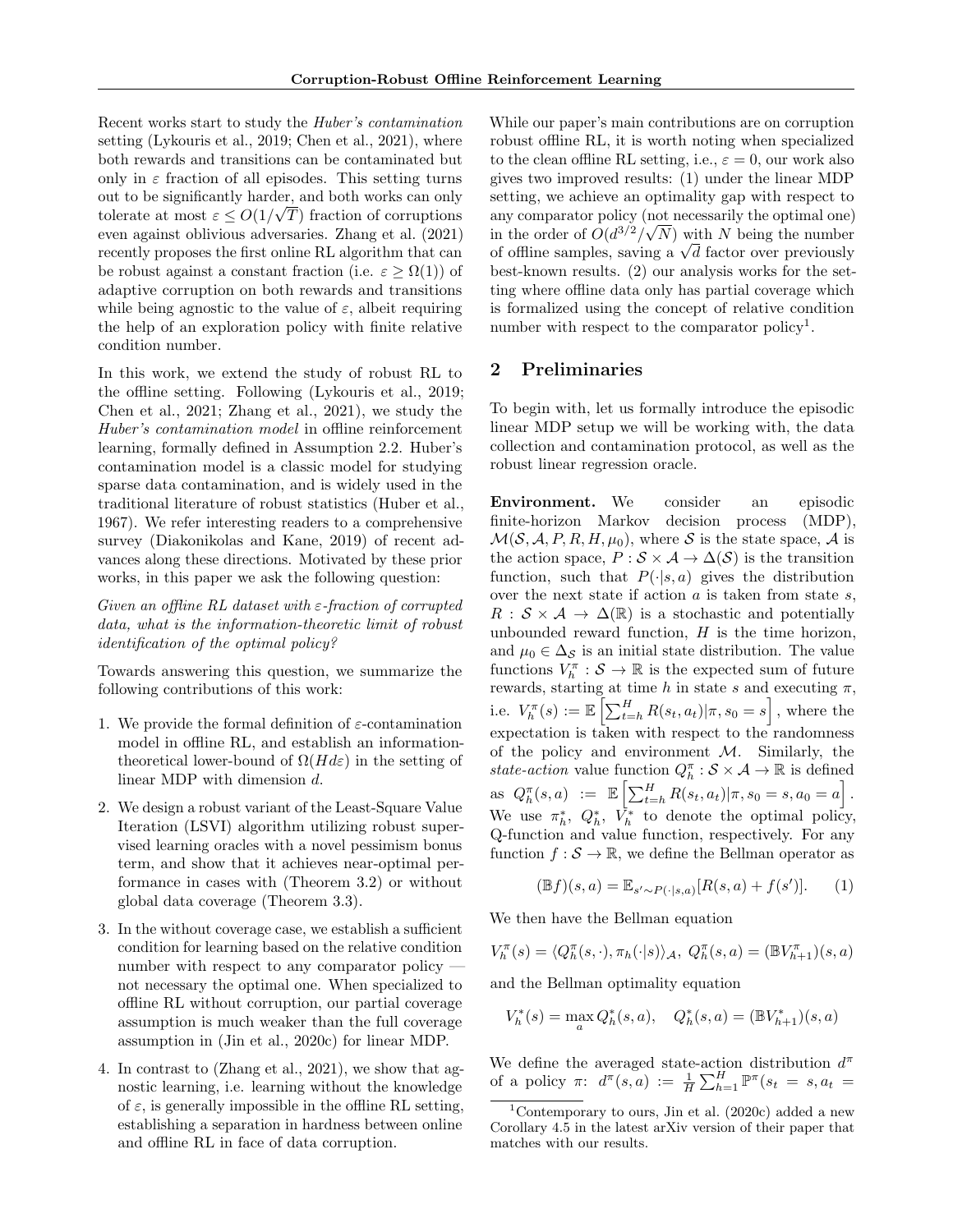$a|_{s_0} \sim \mu_0$ ). We aim to learn a policy that maximizes the expected cumulative reward and thus define the performance metric as the suboptimality of the learned policy  $\pi$  compared to a *comparator policy*  $\tilde{\pi}$ :

SubOpt
$$
(\pi, \tilde{\pi}) = \mathbb{E}_{s \sim \mu_0} [V_1^{\tilde{\pi}}(s) - V_1^{\pi}(s)].
$$
 (2)

Notice that  $\tilde{\pi}$  doesn't necessarily have to be the optimal policy  $\pi^*$ , in contrast to most recent results in pessimistic offline RL, such as (Jin et al., 2020c; Buckman et al., 2020).

For the majority of this work, we focus on the linear MDP setting (Yang and Wang, 2019; Jin et al., 2020b).

Assumption 2.1 (Linear MDP). There exists a known feature map  $\phi : \mathcal{S} \times \mathcal{A} \rightarrow \mathbb{R}^d$ , d unknown signed measures  $\mu = (\mu^{(1)}, ..., \mu^{(d)})$  over S and an unknown vector  $\theta \in \mathbb{R}^d$ , such that for all  $(s, a, s') \in \mathcal{S} \times \mathcal{A} \times \mathcal{S}$ ,

$$
P(s'|s, a) = \phi(s, a)^{\top} \mu(s'), R(s, a) = \phi(s, a)^{\top} \theta + \omega
$$

where  $\omega$  is a zero-mean and  $\sigma^2$ -subgaussian distribution. Here we also assume that the parameters are bounded,  $i.e. \|\phi(s, a)\| \leq 1, \mathbb{E}[R(s, a)] \in [0, 1]$  for all  $(s, a) \in S \times \mathcal{A}$ and  $\max(\|\mu(\mathcal{S})\|, \|\theta\|) \leq \sqrt{d}.$ 

Clean Data Collection. We consider the offline setting, where a clean dataset  $\tilde{D} = \{(\tilde{s}_i, \tilde{a}_i, \tilde{r}_i, \tilde{s}'_i)\}_{i=1:N}$ of transitions is collected a priori by an unknown experimenter. In this work, we assume the stochasticity of the clean data collecting process, i.e. there exists an offline state-action distribution  $\nu \in \Delta(\mathcal{S} \times \mathcal{A})$ , s.t.  $(\tilde{s}_i, \tilde{a}_i) \sim \nu(s, a), \ \tilde{r}_i \sim R(\tilde{s}_i, \tilde{a}_i) \text{ and } \tilde{s}'_i \sim P(\tilde{s}_i, \tilde{a}_i).$ When there is no corruption,  $D$  will be observed by the learner. However, in this work, we study the setting where the data is contaminated by an adversary before revealed to the learner.

Contamination model. We define an adversarial model that can be viewed as a direct extension to the  $\varepsilon$ contamination model studied in the traditional robust statistics literature.

Assumption 2.2 ( $\varepsilon$ -Contamination in offline RL). Given  $\varepsilon \in [0,1]$  and a set of clean tuples  $\tilde{D} =$  $\{(\tilde{s}_i, \tilde{a}_i, \tilde{r}_i, \tilde{s}'_i)\}_{i=1:N}$ , the adversary is allowed to inspect the tuples and replace any  $\epsilon N$  of them with arbitrary transition tuples  $(s, a, r, s') \in \mathcal{S} \times \mathcal{A} \times \mathbb{R} \times \mathcal{S}$ . The resulting set of transitions is then revealed to the learner. We will call such a set of samples  $\varepsilon$ -corrupted, and denote the contaminated dataset as  $D = \{(s_i, a_i, r_i, s'_i)\}_{i=1:N}$ . In other words, there are at most  $\varepsilon N$  number of indices i, on which  $(\tilde{s}_i, \tilde{a}_i, \tilde{r}_i, \tilde{s}'_i) \neq (s_i, a_i, r_i, s'_i)$ .

Under  $\varepsilon$ -contamination, we assume access to a robust linear regression oracle.

Assumption 2.3 (Robust least-square oracle (RLS)). Given a set of  $\varepsilon$ -contaminated samples  $S =$ 

 $\{(x_i, y_i)\}_{1:N}$ , where the clean data is generated as:  $\tilde{x}_i \sim \nu$ ,  $P(\Vert x \Vert \leq 1) = 1$ ,  $\tilde{y}_i = \tilde{x}_i \top w^* + \gamma_i$ , where  $\gamma_i$ 's are subgaussian noise with zero-mean and  $\gamma^2$ -variance. Then, a robust least-square oracle returns an estimator  $\hat{w}$ , such that

1. If 
$$
\mathbb{E}_{\nu}[xx^{\top}] \succeq \xi
$$
, then with probability at least  $1 - \delta$ ,  
\n $\|\hat{w} - w^*\|_2 \leq c_1(\delta) \cdot \left(\sqrt{\frac{\gamma^2 poly(d)}{\xi^2 N}} + \frac{\gamma}{\xi} \varepsilon\right)$   
\n2. With probability at least  $1 - \delta$ ,  
\n $\mathbb{E}_{\nu} (\|x^{\top}(\hat{w} - w^*)\|_2^2) \leq c_2(\delta) \cdot \left(\frac{\gamma^2 poly(d)}{N} + \gamma^2 \varepsilon\right)$ 

where  $c_1$  and  $c_2$  hide absolute constants and  $polylog(1/\delta)$ .

Such guarantees are common in the robust statistics literature, see e.g. (Bakshi and Prasad, 2020; Pensia et al., 2020; Klivans et al., 2018). In particular, in the simpler setting of bounded reward, i.e.  $r_i \in [0, 1]$ for all i, Regular Least Square (RLS) already satisfies Assumption 2.3 with poly $d = O(d)$ , see e.g. Appendix F of (Lykouris et al., 2019). We note that while we focus on oracles with such guarantees, our algorithm and analysis are modular and allow one to easily plug in oracles with stronger or weaker guarantees.

#### 3 Algorithms and Main Results

In this work, we focus on a Robust variant of Least-Squares Value Iteration (LSVI)-style algorithms (Jin et al., 2020c), which directly calls a robust least-square oracle to estimate the Bellman operator  $\hat{\mathbb{B}}\hat{V}_h(s,a)$ . Optionally, it may also subtract a pessimistic bonus  $\Gamma_h(s,a)$  during the Bellman update. A template of such an algorithm is defined in Algorithm 1. In section 3.2 and 3.3, we present two variants of the LSVI algorithm designed for two different settings, depending on whether the data has full coverage over the whole state-action space or not. However, before that, we first present an algorithm-independent minimax lower-bound that illustrates the hardness of the robust learning problem in offline RL, in contrast to classic results in statistical estimation and supervised learning.

#### 3.1 Minimax Lower-bound

**Theorem 3.1** (Minimax Lower bound). Under assumptions 2.1 (linear MDP) and 2.2 ( $\varepsilon$ -contamination), for any fixed data-collecting distribution  $\nu$ , no algo- $\text{rithm } L : (\mathcal{S} \times \mathcal{A} \times \mathbb{R} \times \mathcal{A})^N \to \Pi$  can find a better than  $O(dH\varepsilon)$ -optimal policy with probability more than  $1/4$ on all MDPs. Specifically,

$$
\min_{L,\nu} \max_{\mathcal{M},f_c} SubOpt(\hat{\pi}, \pi^*) = \Omega(dH\varepsilon)
$$
 (3)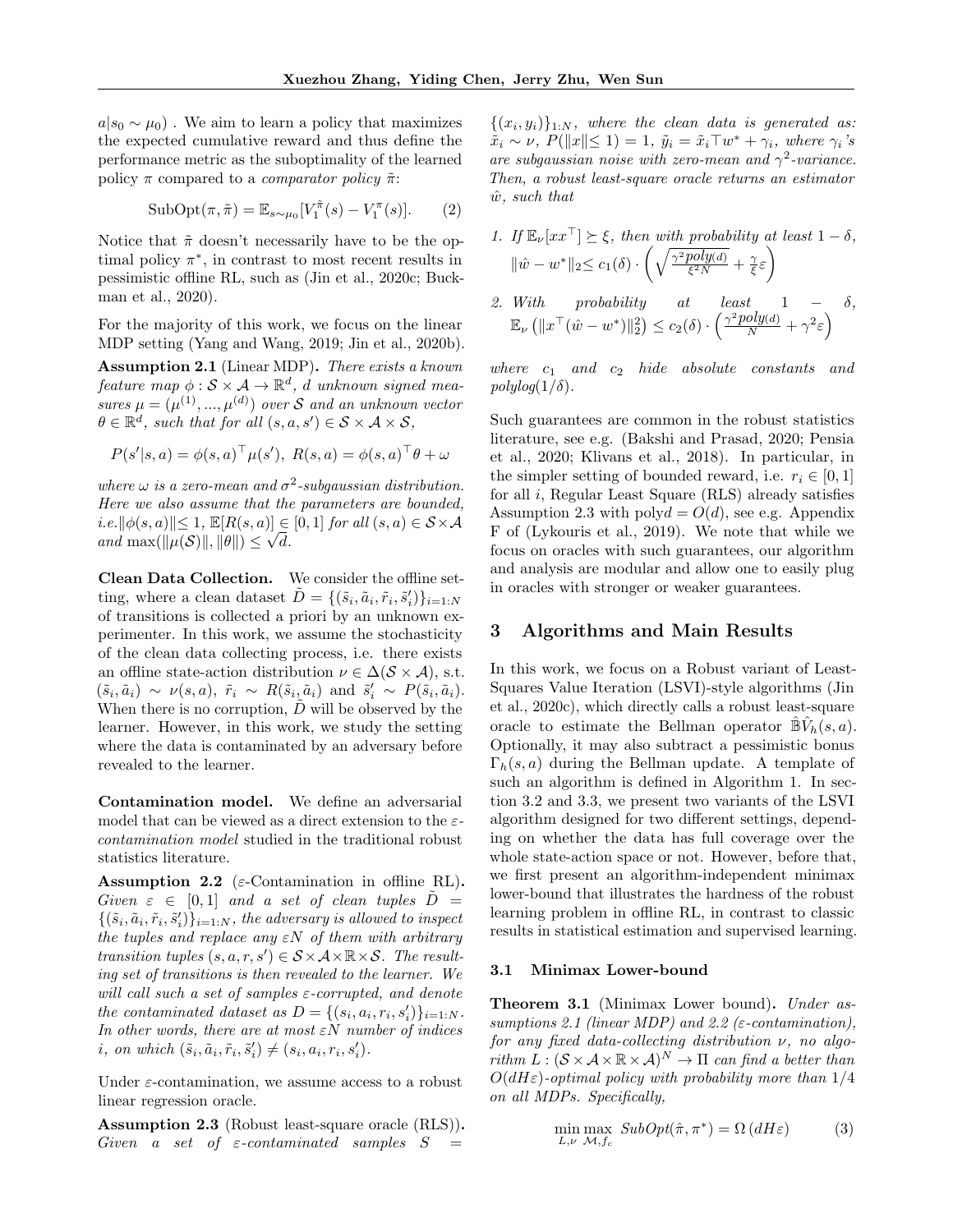where  $f_c$  denotes an  $\varepsilon$ -contamination strategy that corrupts the data based on the MDP M and clean data D and returns a contaminated dataset, and L denotes an algorithm that takes the contaminated dataset and return a policy  $\hat{\pi}$ , i.e.  $\hat{\pi} = L(f_c(\mathcal{M}, D)).$ 

The detailed proof is presented in appendix B, but the high-level idea is simple. Consider the tabular MDP setting which is a special case of linear MDP with  $d = SA$ . For any data generating distribution  $\nu$ , by the pigeonhole principle, there must exists a least-sampled  $(s, a)$  pair, for which  $\nu(s, a) \leq 1/SA$ . If the adversary concentrate all its attack budget on this least sampled  $(s, a)$  pair, it can perturb the empirical reward on this  $(s, a)$  pair to be as much as  $\hat{r}(s, a) = r(s, a) + SA\varepsilon$ . Further more, assume that there exists another  $(s^*, a^*)$ such that  $r(s^*, a^*) = r(s, a) + SA\varepsilon/2$ . Then, the learner has no way to tell if truly  $r(s, a) > r(s^*, a^*)$  (i.e., the learner believes what she observes and believes there is no contamination) or if the data is contaminated and in fact  $r(s, a) < r(s^*, a^*)$ . Either could be true and whichever alternative the learner chooses to believe, it will suffer at least  $SAH\epsilon/2$  optimality gap in one of the two scenarios.

Remark 3.1 (dimension scaling). Theorem 3.1 says that even if the algorithm has control over the data collecting distribution  $\nu$  (without knowing M a priori), it can still do no better than  $\Omega(dH\varepsilon)$  in the worst-case, which implies that robustness is fundamentally impossible in high-dimensional problems where  $d \geq 1/\varepsilon$ . This is in sharp contrast to the classic results in the robust statistics literature, where estimation errors are found to not scale with the problem dimension, in settings such as robust mean estimation (Diakonikolas et al., 2016; Lai et al., 2016) and robust supervised learning (Charikar et al., 2017; Diakonikolas et al., 2019). From the construction we can see that the dimension scaling appears fundamentally due to a multi-task learning effect: the learner must perform SA separate reward mean estimation problems for each  $(s, a)$  pair, while the data is provided as a mixture for all these tasks. As a result, the adversary can concentrate on one particular task, raising the contamination level to effectively  $d\varepsilon$ .

Remark 3.2 (Offline vs. Online RL). We note that the construction in Theorem 3.1 remains valid even if the adversary only contaminates the rewards, and if the adversary is oblivious and perform the contamination based only on the data generating distribution  $\nu$  rather than the instantiated dataset D. In contrast, the best-known lower-bound for robust online RL is  $\Omega(H\varepsilon)$  (Zhang et al., 2021). It remains unknown whether  $\Omega(H\varepsilon)$  is tight, as no algorithm yet can achieve a matching upper-bound without additional information. We will come back to this discussion in section 3.3.

In what follows, we show that the above lower-bound is tight in both d and  $\varepsilon$ , by presenting two upper-bound results nearly matching the lower-bound.

Algorithm 1 Robust Least-Square Value Iteration (R-LSVI)

- 1: Input: Dataset  $D = \{(s_i, a_i, r_i, s'_i)\}_{1:N}$ ; pessimism bonus  $\Gamma_h(s, a) \geq 0$ , robust least-squares Oracle:  $RLS(\cdot)$ .
- 2: Split the dataset randomly into H subset:  $D_h =$  $\{(s_i^h, a_i^h, r_i^h, s_i^{\prime h})\}_{1:(N/H)}$ , for  $h \in [H]$ .
- 3: Initialization: Set  $\hat{V}_{H+1}(s) \leftarrow 0$ .
- 4: for step  $h = H, H 1, ..., 1$  do
- 5: Set  $\hat{w}_h \leftarrow RLS\left( \{ (\phi(s_i^h, a_i^h), y_i^h) \}_{i \in D_h} \right)$ , where  $y_i^h = r_i^h + \hat{V}_{h+1}(s_i'^h).$
- 6: Set  $\hat{Q}_h(s, a) \leftarrow \phi(s, a)^\top \hat{w}_h \Gamma_h(s, a)$ , clipped within  $[0, H - h + 1]$ .
- 7: Set  $\hat{\pi}_h(a|s) \leftarrow \arg \max_a \hat{Q}_h(s, a)$  and  $\hat{V}_h(s) \leftarrow$  $\max_a \hat{Q}_h(s,a)$ .
- 8: Output:  $\{\hat{\pi}_h\}_{h=1}^H$ .

#### 3.2 Robust Learning with Data Coverage

To begin with, we study the simple setting where the offline data has sufficient coverage over the whole stateaction distribution. This is often considered as a strong assumption. However, results in this setting will establish meaningful comparison to the above lower-bound and the no-coverage results later. In the context of linear MDP, we say that a data generating distribution has coverage if it satisfies the following assumption.

Assumption 3.1 (Uniform Coverage). Under assumption 2.1, define  $\Sigma_{\nu} := \mathbb{E}_{\nu}[\phi(s, a)\phi(s, a)^{\top}]$  as the covariance matrix of  $\nu$ . We say that the data generating distribution  $\xi$ -covers the state-action space for  $\xi > 0$ , if  $\Sigma_{\nu} \succeq \xi I$  i.e. the smallest eigenvalue of  $\Sigma_{\nu}$  is strictly *positive and at least*  $\xi$ .

Under such an assumption, we show that the R-LSVI without pessimism bonus can already be robust to data contamination.

**Theorem 3.2** (Robust Learning under  $\xi$ -Coverage). Under assumption 2.1, 2.2 and 3.1, for any  $\xi, \varepsilon$ 0, given a dataset of size  $N$ , Algorithm 1 with bonus  $\Gamma_h(s,a) = 0$  achieves

$$
SubOpt(\hat{\pi}, \pi^*) \le \tilde{O}\left(\sqrt{\frac{(\sigma + H)^2 H^3 poly(d)}{\xi^2 N}} + \frac{(\sigma + H)H^2}{\xi}\varepsilon\right) \tag{4}
$$

with probability at least  $1 - \delta$ .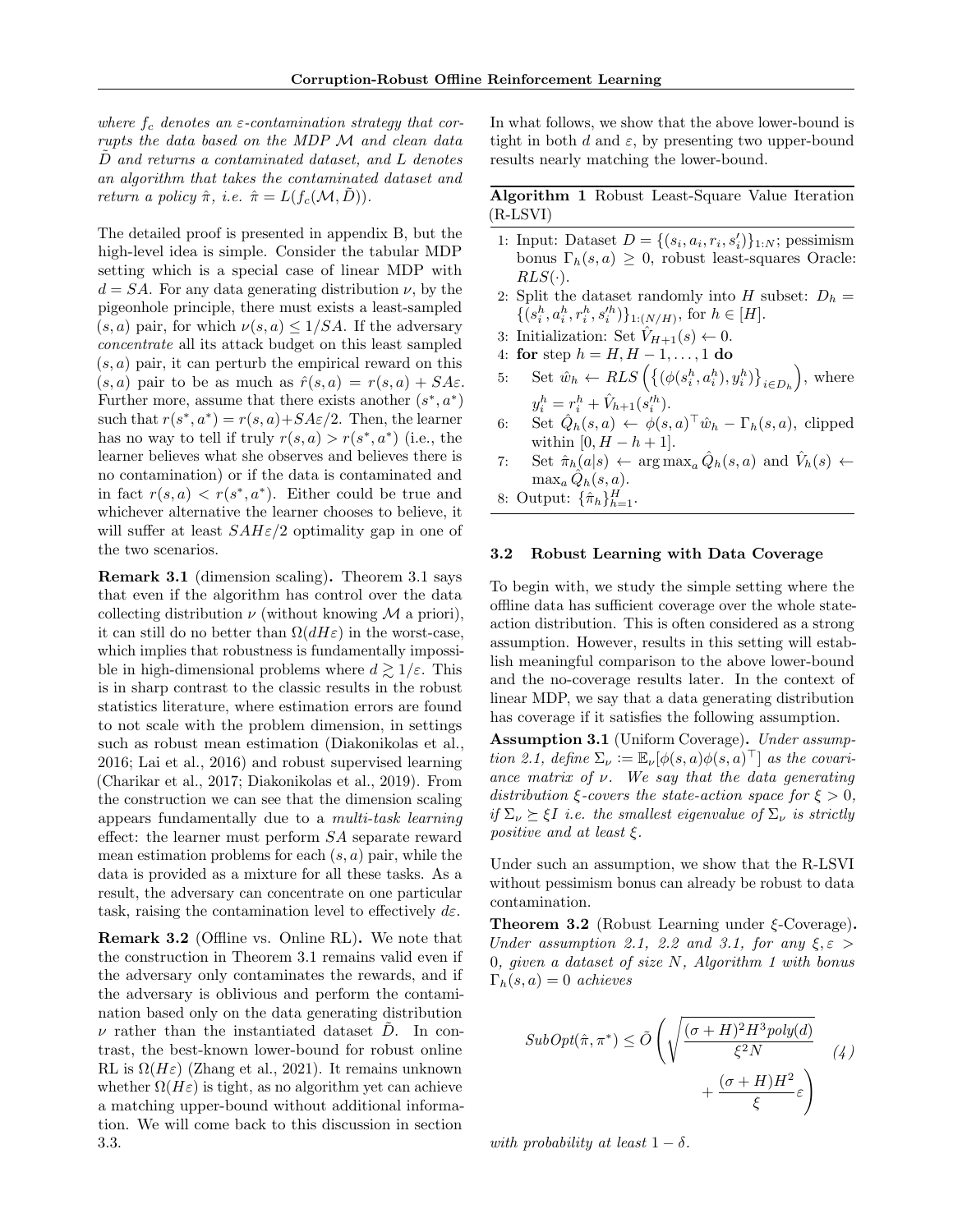The proof of Theorem 3.2 follows readily from the standard analysis of approximated value iterations and rely on the following classic result connecting the Bellman error to the suboptimality of the learned policy, see e.g. Section 2.3 of (Jiang, 2020).

**Lemma 3.1** (Optimality gap of VI). Under assumption 2.1, Algorithm 1 with  $\Gamma_h(s, a) = 0$  satisfies

$$
SubOpt(\hat{\pi}, \pi^*) \le 2H \max_{s, a, h} |\hat{Q}_h(s, a) - (\mathbb{B}_h \hat{V}_{h+1})(s, a)|
$$
  

$$
\le 2H \max_{s, a, h} ||\phi(s, a)||_2 \cdot ||\hat{w}_h - w_h^*||_2 \quad (5)
$$

where  $w_h^* := \theta + \int_{\mathcal{S}} \hat{V}_{h+1}(s') \mu_h(s') ds'$  is the best linear predictor.

The result then follows immediately using property 1 of the robust least-square oracle and the fact that  $\mathbb{E}[((r(s,a)+\hat{V}(s'))-(\mathbb{B}_h\hat{V})(s,a))^2|s,a] \leq (\sigma+H)^2$ (Lemma A.2).

Remark 3.3 (Data Splitting and tighter d-dependency). The data splitting in step 2 of Algorithm 1 is mainly for the sake of theoretical analysis and is not required for practical implementations. Nevertheless, it directly contributes to our tighter bounds. Specifically, the data splitting makes  $\tilde{V}_{h+1}$ , which is learned based on  $D_{h+1}$ , independent from  $D_h$ , at the cost of an additional  $H$  multiplicative factor. In contrast, the typical covering argument used in online RL will introduce another  $O(d^{1/2})$  multiplicative factor, and naively applying it to the offline RL setting will make the finally sample complexity scales as  $O(d^{3/2})$ , see e.g. Corollary 4.5 of (Jin et al., 2020c). Our result above, when specialized to offline RL without corruption (i.e.,  $\varepsilon = 0$ ), achieves the following results.

Corollary 3.1 (Uncorrupted Learning under  $\epsilon$ -Coverage). Under assumption 2.1 and 3.1, for any  $\xi > 0$ , given a clean dataset of size N, with bonus  $\Gamma_h(s, a) = 0$  and ridge regression with regularizer coefficient  $\lambda = 1$  as the RLS solver, Algorithm 1 achieves with probability at least  $1 - \delta$ 

$$
SubOpt(\hat{\pi}, \pi^*) \le \tilde{O}\left(\frac{H^3d}{\xi\sqrt{N}}\right). \tag{6}
$$

**Remark 3.4** (Tolerable  $\varepsilon$ ). Notice that Theorem 3.2 requires  $\varepsilon \leq \xi$  to provide a non-vacuous bound. This is because if  $\varepsilon > \xi$ , then similar to the lower-bound construction in Theorem 3.1, the adversary can corrupt all the data along the eigenvector direction corresponding to the smallest eigenvalue, in which case the empically estimated reward along that direction can be arbitrarily far away from the true reward even with a robust mean estimator, and thus the estimation error becomes vacuous.

Remark 3.5 (Unimprovable gap). Notice in contrast to classic RL results, Theorem 3.2 implies that in the presence of data contamination, there exists an unimprovable optimality gap  $(\sigma + H)H^2 \varepsilon/\xi$  for the proposed algorithm, even if the learner has access to infinite data. Also note that because  $\|\phi(s, a)\| \leq 1$ ,  $\xi$  is at most  $1/d$ . This implies that asymptotically,  $V^* - V^* \le O(H^3 d\varepsilon)$ when  $\xi$  is on the order of  $1/d$ , matching the lower-bound upto H factors.

Remark 3.6 (Agnosticity to problem parameters). It is worth noting that in theorem 3.2, the algorithm does not require the knowledge of  $\varepsilon$  or  $\xi$ , and thus works in the agnostic setting where these parameters are not available to the learner (given that the robust least-square oracle is agnostic). In other words, the algorithm and the bound are adaptive to both  $\varepsilon$  and  $\xi$ . This point will be revisited in the next section.

#### 3.3 Robust Learning without Coverage

Next, we consider the harder setting where assumption 3.1 does not hold, as often in practice, the offline data will not cover the whole state-action space. Instead, we provide a much weaker sufficient condition under which offline RL is possible.

Assumption 3.2 (relative condition number). For any given comparator policy  $\tilde{\pi}$ , under assumption 2.1 and 2.2, define the relative condition number as

$$
\kappa = \sup_{w} \frac{w^{\top} \tilde{\Sigma} w}{w^{\top} \Sigma_{\nu} w} \tag{7}
$$

where  $\tilde{\Sigma}$  denotes  $\Sigma_{d^{\tilde{\pi}}}$  and we take the convention that  $\frac{0}{0} = 0$ . We assume that  $\kappa < \infty$ .

The relative condition number is recently introduced in the policy gradient literature (Agarwal et al., 2019; Zhang et al., 2021). Intuitively, the relative condition number measures the worst-case density ratio between the occupancy distribution of comparator policy and the data generating distribution. For example, in a tabular MDP,  $\kappa = \max_{s,a} \frac{d^{\pi}(s,a)}{\nu(s,a)}$  $\frac{\partial u^{\alpha}(s,a)}{\partial u(s,a)}$ . Here, we show that a finite relative condition number with respect to an arbitrary comparator policy is already sufficient for offline RL, for both clean and contaminated setting.

Without data coverage, we now rely on pessimism to retain reasonable behavior. However, the challenge, in this case, is to design a valid confidence bonus using only the corrupted data. We now present our constructed pessimism bonus that allows Algorithm 1 to handle  $\varepsilon$ -corruption, albeit requiring the knowledge of ε.

Theorem 3.3 (Robust Learning without Coverage). Under assumption 2.1, 2.2 and 3.2, with  $\varepsilon > 0$ , given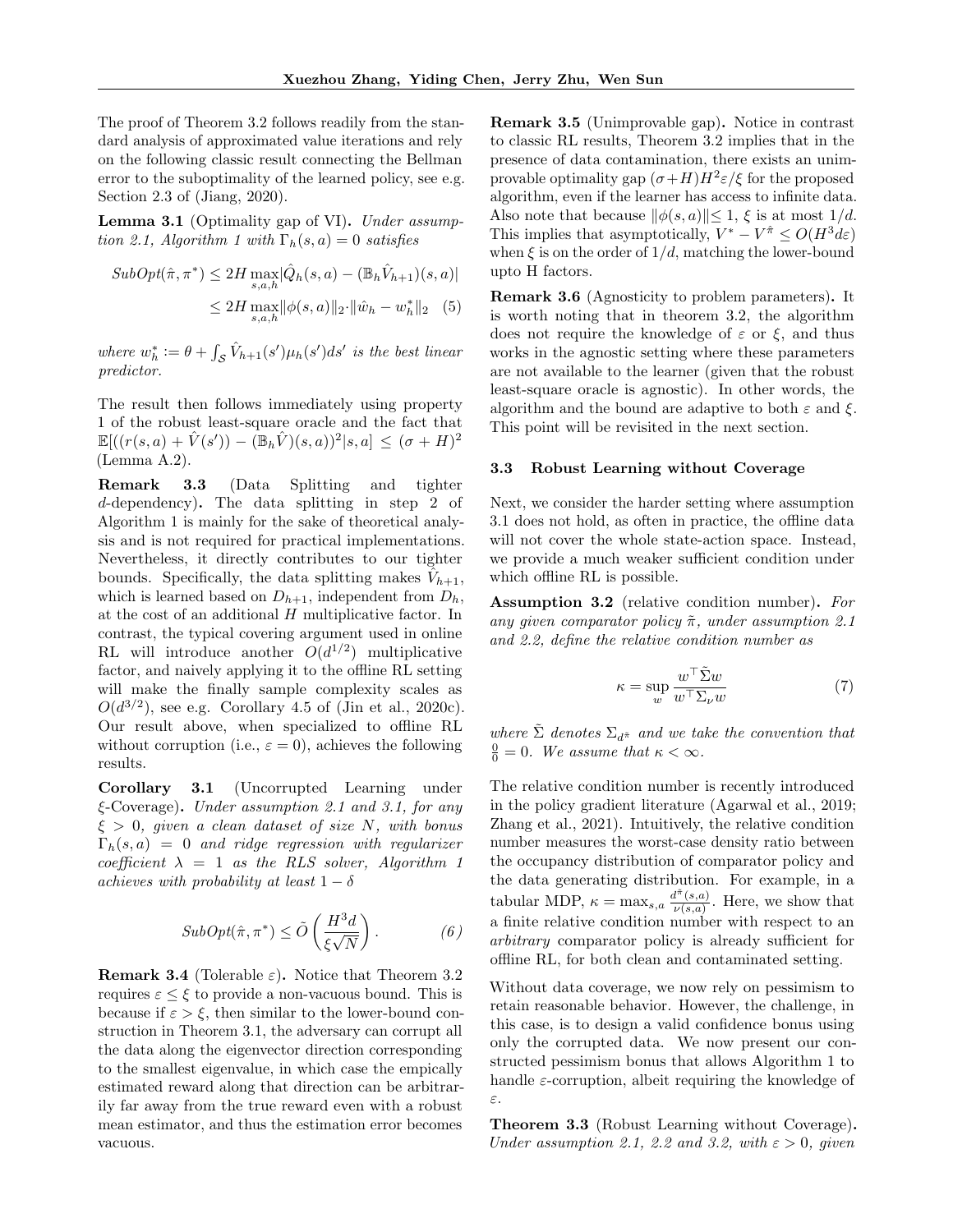any comparator policy  $\tilde{\pi}$  with  $\kappa < \infty$ , define the  $\varepsilon$ robust empirical covariance as

$$
\Lambda_h = \frac{3}{5} \left( \frac{H}{N} \sum_{i \in \mathbb{D}_h} \phi(s_i^h, a_i^h) \phi(s_i^h, a_i^h)^\top + (\varepsilon + \lambda) \cdot I \right),
$$
  

$$
\lambda = c' \cdot dH \log(N/\delta) / N
$$
 (8)

where  $D_h$  denotes the data for step h and  $c'$  is an absolute constant. Then, Algorithm 1 with pessimism bonus

$$
\Gamma_h(s, a) = \left(\frac{(\sigma + H)\sqrt{H} \text{poly}(d)}{\sqrt{N}} + ((\sigma + H) + 2H\sqrt{d})\sqrt{\varepsilon} \right)
$$
  
+  $\sqrt{d\lambda}$ 
$$
+ \sqrt{d\lambda} \left(\frac{\sqrt{c_2(\delta/H)}}{c_2(\delta/H)}\right) \left\|\phi(s, a)\right\|_{\Lambda_h^{-1}}
$$
(9)

will with probability at least  $1 - \delta$  achieve

$$
SubOpt(\hat{\pi}, \tilde{\pi}) \le \tilde{O}\left(\frac{(\sigma + H)\sqrt{H^3 \kappa} poly(d)}{\sqrt{N}} + ((\sigma + H)H + H^2 \sqrt{d})\sqrt{d\kappa \varepsilon}\right)
$$
\n(10)

Remark 3.7 (Arbitrary comparator policy). Notice that in comparison to Theorem 4.2 of (Jin et al., 2020c), Lemma 3.2 allows the comparator policy to be arbitrary, and the implication is profound. Specifically, Lemma 3.2 indicates that a pessimism-style algorithm always retains reasonable behavior, in the sense that, given enough data, it will eventually find the best policy among all the policies covered by the data generating distribution, i.e.  $\arg \max_{\pi} V^{\pi}(\mu)$ , s.t.  $\kappa(\pi) < \infty$ . Similar to the  $\xi$ -coverage, when specialized to standard offline RL, our analysis provides a tighter bound.

Corollary 3.2 (Uncorrupted Learning without Coverage). Under assumption 2.1 and 3.2, given any comparator policy  $\tilde{\pi}$  with  $\kappa < \infty$ , define the empirical covariance as

$$
\Lambda_h = \frac{H}{N} \sum_{i=1}^{N/H} \phi(s_i^h, a_i^h) \phi(s_i^h, a_i^h)^\top + \lambda \cdot I \qquad (11)
$$

$$
\lambda = c' \cdot dH \log(N/\delta)/N
$$

where  $c'$  is an absolute constant. Then, with pessimism bonus

$$
\Gamma_h(s, a) = H\left(\sqrt{d \cdot \lambda} + \sqrt{\frac{Hd \log(N/\delta \lambda)}{N}}\right) \cdot ||\phi(s, a)||_{\Lambda_h^{-1}}
$$

and ridge regression with regularizer coefficient  $\lambda$  as the RLS solver, Algorithm 1 will with probability at least  $1 - \delta$  achieve

$$
SubOpt(\hat{\pi}, \tilde{\pi}) \le \tilde{O}\left(\left(H^2d + H^{2.5}\sqrt{d}\right)\sqrt{\frac{d\kappa}{N}}\right) \quad (12)
$$

We note that the leading term (first term)  $O(d^{3/2})$ is directly due to the assumption that the linear MDP parameter max $(\|\mu(\mathcal{S})\|, \|\theta\|) \leq \sqrt{d}$ . If instead  $\max(\|\mu(\mathcal{S})\|, \|\theta\|) \leq \rho$  for some  $\rho$  indepdent of d, then the above bound will become linear in d. In contrast, the covering-number style analysis will generate  $d^{3/2}$ regardless of the parameter norm, since its second term will become  $O(d^{3/2})$  and dominate (as one needs to perform a covering argument to cover the quadratic penalty term  $\Gamma_h(s,a)$ ).

The proof of Theorem 3.3 is technical but largely follows the analysis framework of pessimism-based offline RL and consists of two main steps. The first step establishes  $\Gamma_h(s, a)$  as a valid bonus by showing

$$
|\hat{Q}_h(s,a) - (\mathbb{B}_h \hat{V}_{h+1})(s,a)| \le \Gamma_h(s,a), \text{ w.p. } 1 - \delta/H.
$$
\n(13)

The second step applies the following Lemma connecting the optimality gap with the expectation of  $\Gamma_h(s, a)$ under visitation distribution of the comparator policy.

Lemma 3.2 (Suboptimality for Pessimistic Value Iteration). Under assumption 2.1, and under the event  $\mathcal E$ that the  $\Gamma_h(s, a)$  satisfies the required property of bounding the Bellman error, i.e.  $|\hat{Q}_h(s,a) - (\mathbb{B}_h \hat{V}_{h+1})(s,a)| \leq$  $\Gamma_h(s, a), \forall h \in [H]$ , then against any comparator policy  $\tilde{\pi}$ , it achieves

$$
SubOpt(\hat{\pi}, \tilde{\pi}) \le 2 \sum_{h=1}^{H} \mathbb{E}_{d^{\tilde{\pi}}}[\Gamma_h(s, a)] \tag{14}
$$

We then further upper-bound the expectation through the following inequality, which bounds the distribution shift effect using the relative condition number  $\kappa$ :

$$
\mathbb{E}_{d^{\tilde{\pi}}} \left[ \sqrt{\phi(s, a)^{\top} \Lambda^{-1} \phi(s, a)} \right] \le \sqrt{5d\kappa} \qquad (15)
$$

The detailed proof can be found in Appendix C. Note that the prior work (Jin et al., 2020c) only establishes results in terms of the suboptimality comparing with the optimal policy, and when specializes to linear MDPs, they assume the offline data has global full coverage. We replace these redundant assumptions with a single assumption of partial coverage with respect to any comparator policy, in the form of a finite relative condition number.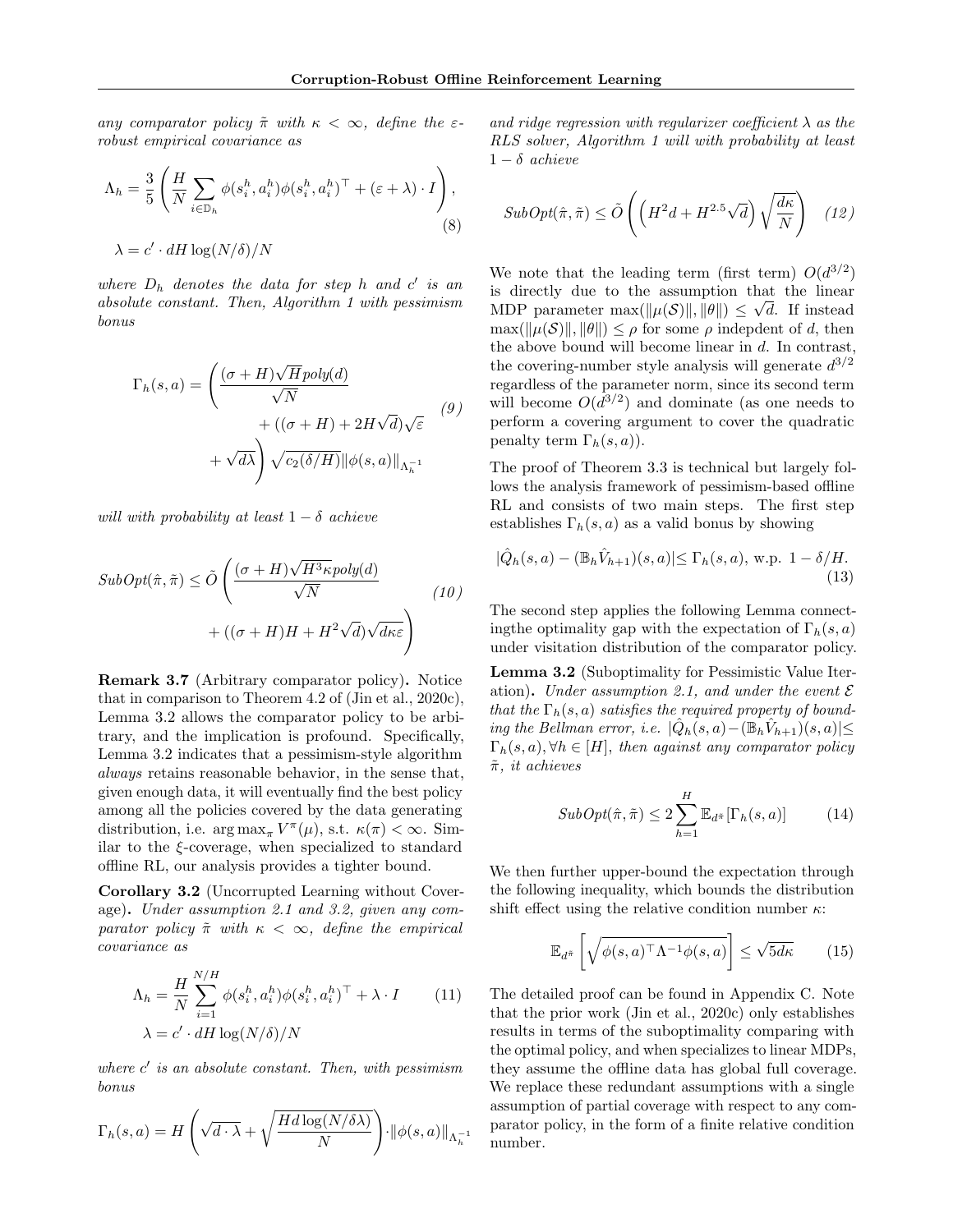Remark 3.8 (Novel bonus term). One of our main algorithmic contributions is the new bonus term that upper-bound the effect of data contamination on the Bellman error. Ignoring  $\varepsilon$ -independent additive terms and absolute constants, our bonus term has the form

$$
H\sqrt{\varepsilon} \cdot \sqrt{\phi(s,a)^\top \Lambda^{-1} \phi(s,a)}.\tag{16}
$$

In comparison, below is the one used in (Lykouris et al., 2019) for online corruption-robust RL:

$$
H\varepsilon \cdot \sqrt{\phi(s,a)^\top \Lambda^{-2} \phi(s,a)}.\tag{17}
$$

In the tabular case, (17) evaluates to  $H\varepsilon/\nu(s,a)$  and (16) evaluates to  $H\sqrt{\varepsilon/\nu(s,a)}$ , and thus (17) is actually tighter than (16) for  $\nu(s,a) \geq \varepsilon$ . However, in the linear MDP case, the relation between the two is less obvious. As we shall see, when offline distribution has good coverage, i.e.  $\Lambda$  is well-conditioned, (17) appears to be tighter. However, as the smallest eigenvalue of  $\Lambda$  goes to zero, a.k.a. lack of coverage, (17) actually blows up rapidly, whereas both (16) and the actual achievable gap remain bounded.

We demonstrate these behaviors with a numerical simulation, shown in Figure 1. In the simulation, we compare the size of three terms

 $maximum$  possible  $gap =$ 

$$
\max_{\|y\|_{\infty}\leq 2H, \|y\|_{0}\leq \varepsilon N} \phi(s, a)^{\top} \Lambda^{-1} \left(\frac{1}{N} \sum_{i=1}^{N} \phi(s_i, a_i) \cdot y_i\right)
$$
\n(18)

bonus  $1 = H\varepsilon \cdot \sqrt{\phi(s,a)^\top \Lambda^{-2} \phi(s,a)}$ bonus  $2 = H\sqrt{\varepsilon} \cdot \sqrt{\phi(s,a)^\top \Lambda^{-1} \phi(s,a)}$ 

The maximum possible gap is defined as above since for any  $(s, a)$  pair and in any step h, the bias introduced to its Bellman update due to corruption takes the form of

$$
\phi(s, a)^{\top} \Lambda^{-1} \left( \frac{1}{N} \sum_{i=1}^{N} \phi_i \left( \tilde{y}_i - y_i \right) \right) \tag{19}
$$

where  $\tilde{y}_i = \tilde{r}_i + \hat{V}_{h+1}(\tilde{s}'_i)$  and  $y_i = r_i + \hat{V}_{h+1}(s'_i)$ , in which  $\tilde{r}_i$  and  $\tilde{x}'_i$  are the clean reward and transitions. For the sake of clarity, here we assume that the adversary only contaminates the reward and transitions in a bounded fashion while keeping the current  $(s, a)$ -pairs unchanged. (19) can then be upper-bounded by (18), because there are at most  $\varepsilon N$  tuples on which  $\tilde{r}_i \neq r_i$  or  $\tilde{s}'_i \neq s'_i$ , and for any such tuple  $(\tilde{r}_i + \hat{V}_{h+1}(\tilde{s}'_i)) - (r_i + \hat{V}_{h+1}(s'_i)) \leq 2H$ .

In the simulation, we set  $H = 1$  to ignore the scaling on time horizon and let  $\lambda = 1$ ; We let both the test data  $\phi(s, a)$  and the training data  $\phi(s_i, a_i)$  to be



Figure 1: bonus size simulation

sampled from a truncated standard Gaussian distribution in  $\mathbb{R}^3$ , denoted by  $\nu$ , with mean 0, and covariance eigenvalues  $1, 1, \lambda_{\min}$ . We set the training data size set to  $N = 10^6$  and contamination level set to  $\varepsilon = 0.01$ . The x-axis tracks  $-\log(\lambda_{\min})$ , while the yaxis tracks  $\mathbb{E}_{s,a\sim \nu}$ bonus $(s,a)$ , with expectation being approximated by 1000 test samples from  $\nu$ . It can be seen that bonus 1 starts off closely upper-bounding the maximum possible gap when the data has good coverage, but increases rapidly as  $\lambda_{\min}$  decreases. Note that for a fixed  $N$ , bonus 1 will eventually plateau at  $H N \varepsilon/\lambda$ , but this term scales with N, so the error blows up as the number of samples grows, which certainly is not desirable. Bonus 2, on the other hand, is not as tight as bonus 1 when there is good data coverage, but remains intact regardless of the value of  $\lambda_{\min}$ , which is essential for the more challenging setting with poor data coverage.

This new bonus term can be of independent interest in other robust RL contexts. For example, in the online corruption-robust RL problem, as a result of using the looser bonus term (16), the algorithm in (Lykouris et al., 2019) can only handle  $\varepsilon = T^{-3/4}$  amount of corruptions in the linear MDP setting, while being able to handle  $\varepsilon = T^{-1/2}$  amount of corruptions in the tabular setting, due to the tabular bonus being tighter. Our bonus term can be directly plugged into their algorithm, allowing it to handle up to  $\varepsilon = T^{-1/2}$ amount of corruption even in the linear MDP setting, achieving an immediate improvement over previous results.<sup>2</sup>

Note that our algorithm and theorem are adaptive to the unknown relative coverage  $\kappa$ , but is not adaptive to the level of contamination  $\varepsilon$  (i.e., algorithm requires knowing  $\varepsilon$  or a tight upper bound of  $\varepsilon$ ). One may ask whether there exists an agnostic result, similar to Theo-

<sup>2</sup>Though our bound improve their result, the tolerable corruption amount is still sublinear, which is due to the multi-layer scheduling procedure used in their algorithm.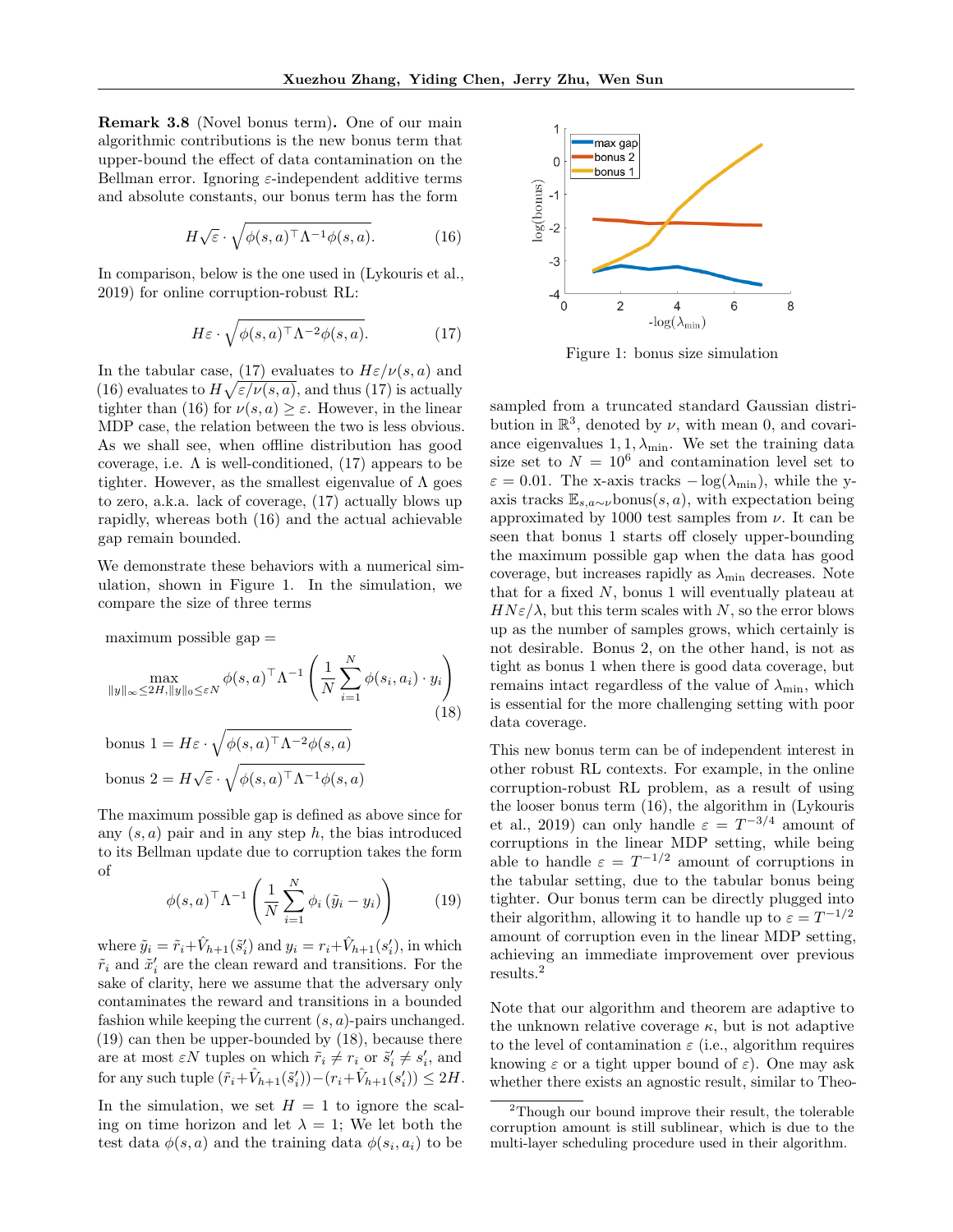rem 3.2, where an algorithm can be adaptive simultaneously to unknown values of  $\varepsilon$  and coverage parameter  $\kappa$ . Our last result shows that this is unfortunately not possible without full data coverage. In particular, we show that no algorithm can achieve a best-of-both-worlds guarantee in both clean and  $\varepsilon$ -corrupted environments. More specifically, in this setting,  $\kappa$  is still unknown to the learner, and the adversary either corrupt  $\varepsilon$  amount of tuples ( $\varepsilon$  is known) or does not corrupt at all—but the learner does not know which situation it is.

Theorem 3.4 (Agnostic learning is impossible without full coverage). Under assumption 2.1 and 3.2, for any algorithm  $L$  :  $(S \times A \times \mathbb{R} \times A)^N \rightarrow \Pi$ that achieves diminishing suboptimality in clean environment, i.e., for any clean dataset  $\tilde{\mathcal{D}}$  it achieves  $SubOpt(L(\tilde{\mathcal{D}})) = g(N)$  for some positive function g such that  $\lim_{N\to\infty} g(N) = 0$ , we have that for any  $\varepsilon \in (0, 1/2]$ , there exists an MDP  $\mathcal{M}^{\dagger}$  such that with probability at least  $1/4$ ,  $\max_{f_c} SubOpt(\hat{\pi}, \tilde{\pi}) \geq 1/2$ .

Intuitively, the logic behind this result is that to achieve vanishing errors in the clean environment, the learner has no choice but to *trust* all data as clean. However, it is also possible that the same dataset could be generated under some adversarial corruption from another MDP with a very different optimal policy—thus the learner cannot be robust to corruption under that MDP.

Specifically, consider a 2-arm bandit problem. The learner observes a dataset of N data points of armreward pairs, of which p fraction is arm  $a_1$  and  $(1 - p)$ fraction is arm  $a_2$ . For simplicity, we assume that N is large enough such that the empirical distribution converges to the underlying sampling distribution. Assume further that the average reward observed for  $a_1$ is  $\hat{r}_1 = \frac{1}{2} + \frac{\varepsilon}{2p}$ , for some  $\varepsilon \leq p$ , and the average reward observed for  $a_2$  is  $\frac{1}{2}$ . Given such a dataset, two data generating processes can generate such a dataset with equal likelihood and thus indistinguishable based only on the data:

- 1. There is no contamination. The MDP has a reward setting where  $a_1$  indeed has reward  $r_1$  = Bernoulli $(\frac{1}{2} + \frac{\varepsilon}{2p})$  and  $a_2$  has  $r_2 = \text{Bernoulli}(\frac{1}{2})$ . Since there is no corruption,  $\kappa = 1/p$  in this MDP.
- 2. The data is  $\varepsilon$ -corrupted. In particular, in this MDP, the actual reward of  $a_1$  is  $r_1 = \text{Bernoulli}(\frac{1}{2} - \frac{\varepsilon}{2p}),$ and the adversary is able to increase empirical mean by  $\varepsilon/p$  via changing  $\varepsilon N$  number of data points from  $(a_1, 0)$  to  $(a_1, 1)$ . One can show that this can be achieved by the adversary with probability at least  $1/2$  (which is where the probability  $1/2$  in the theorem statement comes from). In this MDP, we have  $\kappa = 1/(1-p).$

Now, since the algorithm achieves a diminishing sub-

optimal gap in all clean environments, it must return  $a_1$  with high probability given such a dataset, due to the possibility of the learner facing the data generation process 1. However, committing to action  $a_1$  will incur  $\varepsilon/2p$  suboptimal gap in the second MDP with the data generation process 2. On the other hand, note that the relative condition number in the second MDP is bounded, i.e.  $\frac{1}{1-p} \leq 2$  for  $\varepsilon \leq p \leq 1/2$ . Therefore, for any  $\varepsilon \in (0, 1/2]$ , one can construct such an instance with  $p = \varepsilon$ , such that the relative condition number for the second MDP is  $\frac{1}{1-p} \leq 2$  and the relative condition number for the first MDP is  $\frac{1}{\varepsilon} < \infty$ , while the learner would always suffer  $\varepsilon/2p = 1/2$  suboptimality gap in the second MDP if she had to commit to  $a_1$  under the first MDP where data is clean.

Remark 3.9 (Offline vs. Online RL: Agnostic Learning). Theorem 3.4 shows that no algorithm can simultaneously achieve good performance in both clean and corrupted environments without knowing which one it is currently experiencing. This is in sharp contrast to the recent result in (Zhang et al., 2021), which shows that in the online RL setting, natural policy gradient (NPG) algorithm can find an  $O(\sqrt{\kappa \varepsilon})$ -optimal policy for any unknown contamination level  $\varepsilon$  with the help of an exploration policy with finite relative condition number. Without such a helper policy, however, robust RL is much harder, and the best-known result (Lykouris et al., 2019) can only handle  $\varepsilon \leq O(1/\sqrt{T})$ corruption, but still does not require the knowledge of  $\varepsilon$ . Intuitively, such adaptivity is lost in the offline setting, because the learner is no longer able to evaluate the current policy by collecting on-policy data. In the online setting, the construction in Theorem 3.4 will not work. Our construction heavily relies on the fact that  $\nu$  has  $\varepsilon$  probability of sampling  $a_1$ , which allows adversary in the second MDP to concentrate its corruption budget all on  $a_1$ . In the online setting, one can simply uniform randomly try  $a_1$  and  $a_2$  to significantly increase the probability of sampling  $a_1$  which in turn makes the estimation of  $r_1$  accurate (up to  $O(\varepsilon)$ ) in the corrupted data generation process).

#### 4 Discussions and Conclusion

In this paper, we studied corruption-robust RL in the offline setting. We provided an information-theoretical lower bound and two near-matching upper-bounds for cases with or without full data coverage, respectively. We also establish an impossibility result, showing that an agnostic algorithm is impossible in corruption-robust offline RL and distincting the offline setting from the online counterpart. Finally, when specialized to the uncorrupted setting, our algorithm and analysis also obtained tighter bounds than prior works.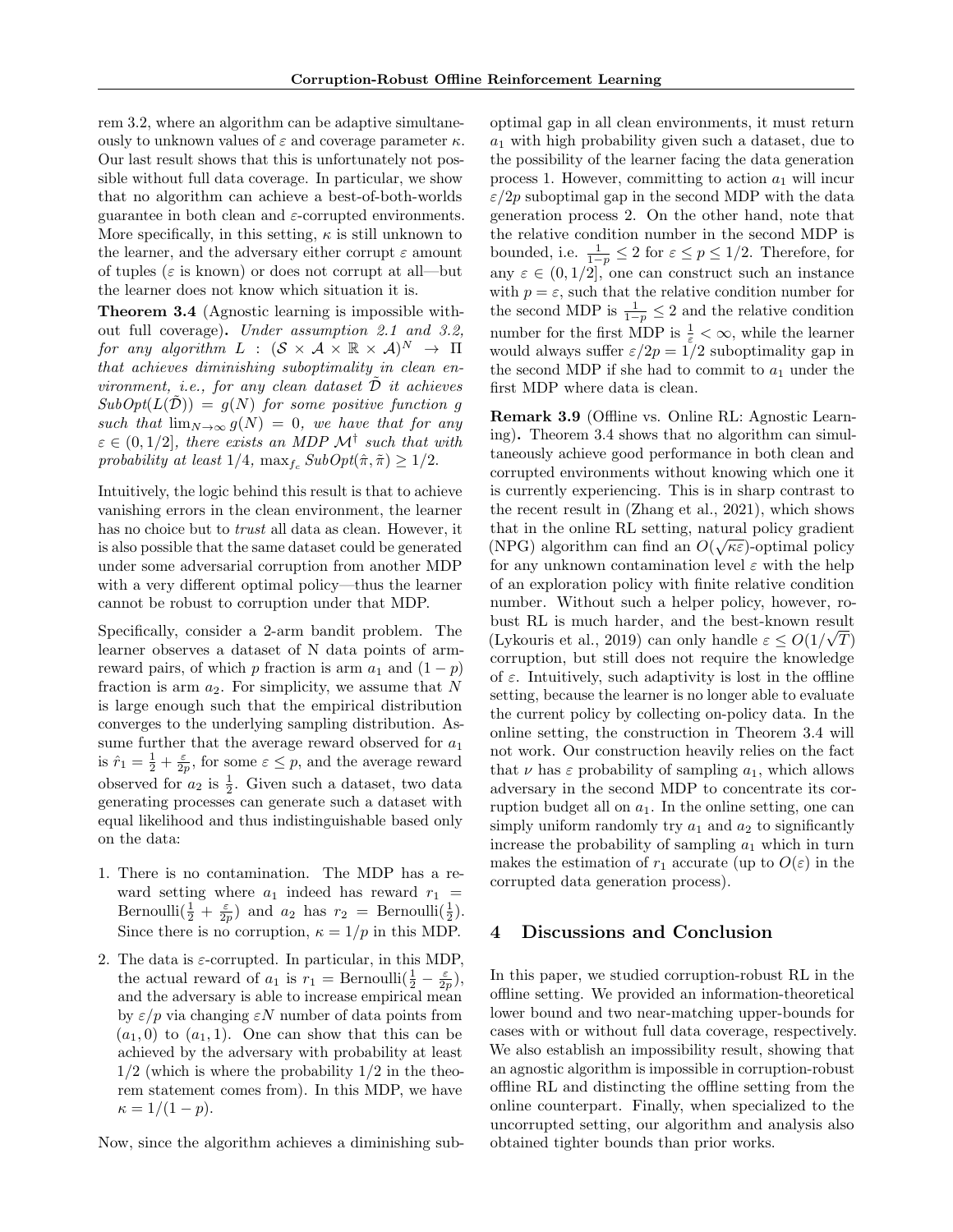## Acknowledgement

Zhu acknowledges NSF grants 1545481, 1704117, 1836978, 2041428, 2023239, ARO MURI W911NF2110317 and MAD- Lab AF CoE FA9550-18- 1-0166.

#### References

- Abbasi-Yadkori, Y., Pál, D., and Szepesvári, C. (2011). Improved algorithms for linear stochastic bandits. In NIPS, volume 11, pages 2312–2320.
- Agarwal, A., Kakade, S. M., Lee, J. D., and Mahajan, G. (2019). On the theory of policy gradient methods: Optimality, approximation, and distribution shift. arXiv preprint arXiv:1908.00261.
- Agarwal, R., Schuurmans, D., and Norouzi, M. (2020). An optimistic perspective on offline reinforcement learning. In International Conference on Machine Learning, pages 104–114. PMLR.
- Bakshi, A. and Prasad, A. (2020). Robust linear regression: Optimal rates in polynomial time. arXiv preprint arXiv:2007.01394.
- Buckman, J., Gelada, C., and Bellemare, M. G. (2020). The importance of pessimism in fixed-dataset policy optimization. arXiv preprint arXiv:2009.06799.
- Cai, Q., Yang, Z., Jin, C., and Wang, Z. (2020). Provably efficient exploration in policy optimization. In International Conference on Machine Learning, pages 1283–1294. PMLR.
- Charikar, M., Steinhardt, J., and Valiant, G. (2017). Learning from untrusted data. In Proceedings of the 49th Annual ACM SIGACT Symposium on Theory of Computing, pages 47–60.
- Chen, Y., Du, S. S., and Jamieson, K. (2021). Improved corruption robust algorithms for episodic reinforcement learning. arXiv preprint arXiv:2102.06875.
- Diakonikolas, I., Kamath, G., Kane, D., Li, J., Moitra, A., and Stewart, A. (2016). Robust estimators in high dimensions without the computational intractability. In 2016 IEEE 57th Annual Symposium on Foundations of Computer Science (FOCS), pages 655–664.
- Diakonikolas, I., Kamath, G., Kane, D., Li, J., Steinhardt, J., and Stewart, A. (2019). Sever: A robust meta-algorithm for stochastic optimization. In International Conference on Machine Learning, pages 1596–1606.
- Diakonikolas, I. and Kane, D. M. (2019). Recent advances in algorithmic high-dimensional robust statistics. arXiv preprint arXiv:1911.05911.
- Even-Dar, E., Kakade, S. M., and Mansour, Y. (2009). Online markov decision processes. Mathematics of Operations Research, 34(3):726–736.
- Eykholt, K., Evtimov, I., Fernandes, E., Li, B., Rahmati, A., Xiao, C., Prakash, A., Kohno, T., and Song, D. (2018). Robust physical-world attacks on deep learning visual classification. In Proceedings of the IEEE Conference on Computer Vision and Pattern Recognition, pages 1625–1634.
- Fujimoto, S., Meger, D., and Precup, D. (2019). Offpolicy deep reinforcement learning without exploration. In International Conference on Machine Learning, pages 2052–2062. PMLR.
- Huber, P. J. et al. (1967). The behavior of maximum likelihood estimates under nonstandard conditions. In Proceedings of the fifth Berkeley symposium on mathematical statistics and probability, volume 1, pages 221–233. University of California Press.
- Jiang, N. (2020). Notes on tabular methods.
- Jin, C., Jin, T., Luo, H., Sra, S., and Yu, T. (2020a). Learning adversarial markov decision processes with bandit feedback and unknown transition. In International Conference on Machine Learning, pages 4860–4869. PMLR.
- Jin, C., Yang, Z., Wang, Z., and Jordan, M. I. (2020b). Provably efficient reinforcement learning with linear function approximation. In Conference on Learning Theory, pages 2137–2143. PMLR.
- Jin, Y., Yang, Z., and Wang, Z. (2020c). Is pessimism provably efficient for offline rl? arXiv preprint arXiv:2012.15085.
- Kidambi, R., Rajeswaran, A., Netrapalli, P., and Joachims, T. (2020). Morel: Model-based offline reinforcement learning. arXiv preprint arXiv:2005.05951.
- Klivans, A., Kothari, P. K., and Meka, R. (2018). Efficient algorithms for outlier-robust regression. In Conference On Learning Theory, pages 1420–1430. PMLR.
- Kumar, A., Fu, J., Tucker, G., and Levine, S. (2019). Stabilizing off-policy q-learning via bootstrapping error reduction. arXiv preprint arXiv:1906.00949.
- Kumar, A., Zhou, A., Tucker, G., and Levine, S. (2020). Conservative q-learning for offline reinforcement learning. arXiv preprint arXiv:2006.04779.
- Lai, K. A., Rao, A. B., and Vempala, S. (2016). Agnostic estimation of mean and covariance. In 2016 IEEE 57th Annual Symposium on Foundations of Computer Science (FOCS), pages 665–674. IEEE.
- Lange, S., Gabel, T., and Riedmiller, M. (2012). Batch reinforcement learning. In Reinforcement learning, pages 45–73. Springer.
- Laroche, R., Trichelair, P., and Des Combes, R. T. (2019). Safe policy improvement with baseline bootstrapping. In International Conference on Machine Learning, pages 3652–3661. PMLR.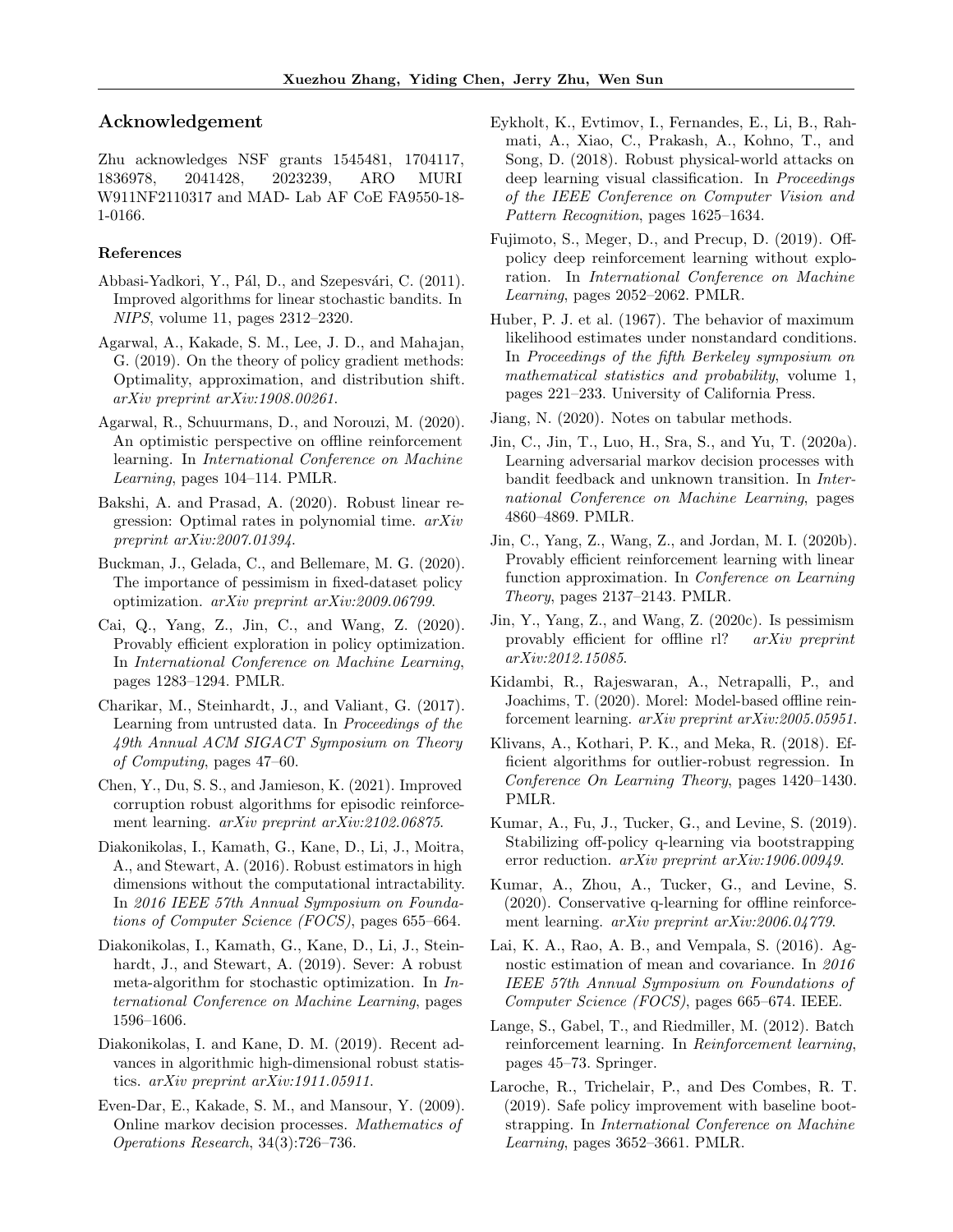- Levine, S., Kumar, A., Tucker, G., and Fu, J. (2020). Offline reinforcement learning: Tutorial, review, and perspectives on open problems. arXiv preprint arXiv:2005.01643.
- Liu, Y., Swaminathan, A., Agarwal, A., and Brunskill, E. (2020). Provably good batch reinforcement learning without great exploration. arXiv preprint arXiv:2007.08202.
- Lykouris, T., Simchowitz, M., Slivkins, A., and Sun, W. (2019). Corruption robust exploration in episodic reinforcement learning. arXiv preprint arXiv:1911.08689.
- Neff, G. (2016). Talking to bots: Symbiotic agency and the case of tay. International Journal of Communication.
- Neu, G., Antos, A., György, A., and Szepesvári, C. (2010). Online markov decision processes under bandit feedback. In Advances in Neural Information Processing Systems, pages 1804–1812.
- Neu, G., Gyorgy, A., and Szepesvári, C. (2012). The adversarial stochastic shortest path problem with unknown transition probabilities. In Artificial Intelligence and Statistics, pages 805–813.
- Pensia, A., Jog, V., and Loh, P.-L. (2020). Robust regression with covariate filtering: Heavy tails and adversarial contamination. arXiv preprint arXiv:2009.12976.
- Rashidinejad, P., Zhu, B., Ma, C., Jiao, J., and Russell, S. (2021). Bridging offline reinforcement learning and imitation learning: A tale of pessimism. arXiv preprint arXiv:2103.12021.
- Rosenberg, A. and Mansour, Y. (2019). Online stochastic shortest path with bandit feedback and unknown transition function. In Advances in Neural Information Processing Systems, pages 2212–2221.
- Siegel, N. Y., Springenberg, J. T., Berkenkamp, F., Abdolmaleki, A., Neunert, M., Lampe, T., Hafner, R., Heess, N., and Riedmiller, M. (2020). Keep doing what worked: Behavioral modelling priors for offline reinforcement learning. arXiv preprint arXiv:2002.08396.
- Wu, Y., Tucker, G., and Nachum, O. (2019). Behavior regularized offline reinforcement learning. arXiv preprint arXiv:1911.11361.
- Yang, L. F. and Wang, M. (2019). Sample-optimal parametric q-learning using linearly additive features. arXiv preprint arXiv:1902.04779.
- Yang, M. and Nachum, O. (2021). Representation matters: Offline pretraining for sequential decision making. arXiv preprint arXiv:2102.05815.
- Yin, M., Bai, Y., and Wang, Y.-X. (2020). Near optimal provable uniform convergence in off-policy evaluation for reinforcement learning. arXiv preprint arXiv:2007.03760.
- Yin, M., Bai, Y., and Wang, Y.-X. (2021). Near-optimal offline reinforcement learning via double variance reduction. arXiv preprint arXiv:2102.01748.
- Yu, T., Kumar, A., Rafailov, R., Rajeswaran, A., Levine, S., and Finn, C. (2021). Combo: Conservative offline model-based policy optimization. arXiv preprint arXiv:2102.08363.
- Yu, T., Thomas, G., Yu, L., Ermon, S., Zou, J., Levine, S., Finn, C., and Ma, T. (2020). Mopo: Modelbased offline policy optimization. arXiv preprint arXiv:2005.13239.
- Zanette, A., Cheng, C.-A., and Agarwal, A. (2021). Cautiously optimistic policy optimization and exploration with linear function approximation. arXiv preprint arXiv:2103.12923.
- Zhang, X., Chen, Y., Zhu, X., and Sun, W. (2021). Robust policy gradient against strong data corruption. arXiv preprint arXiv:2102.05800.
- Zimin, A. and Neu, G. (2013). Online learning in episodic markovian decision processes by relative entropy policy search. In Advances in neural information processing systems, pages 1583–1591.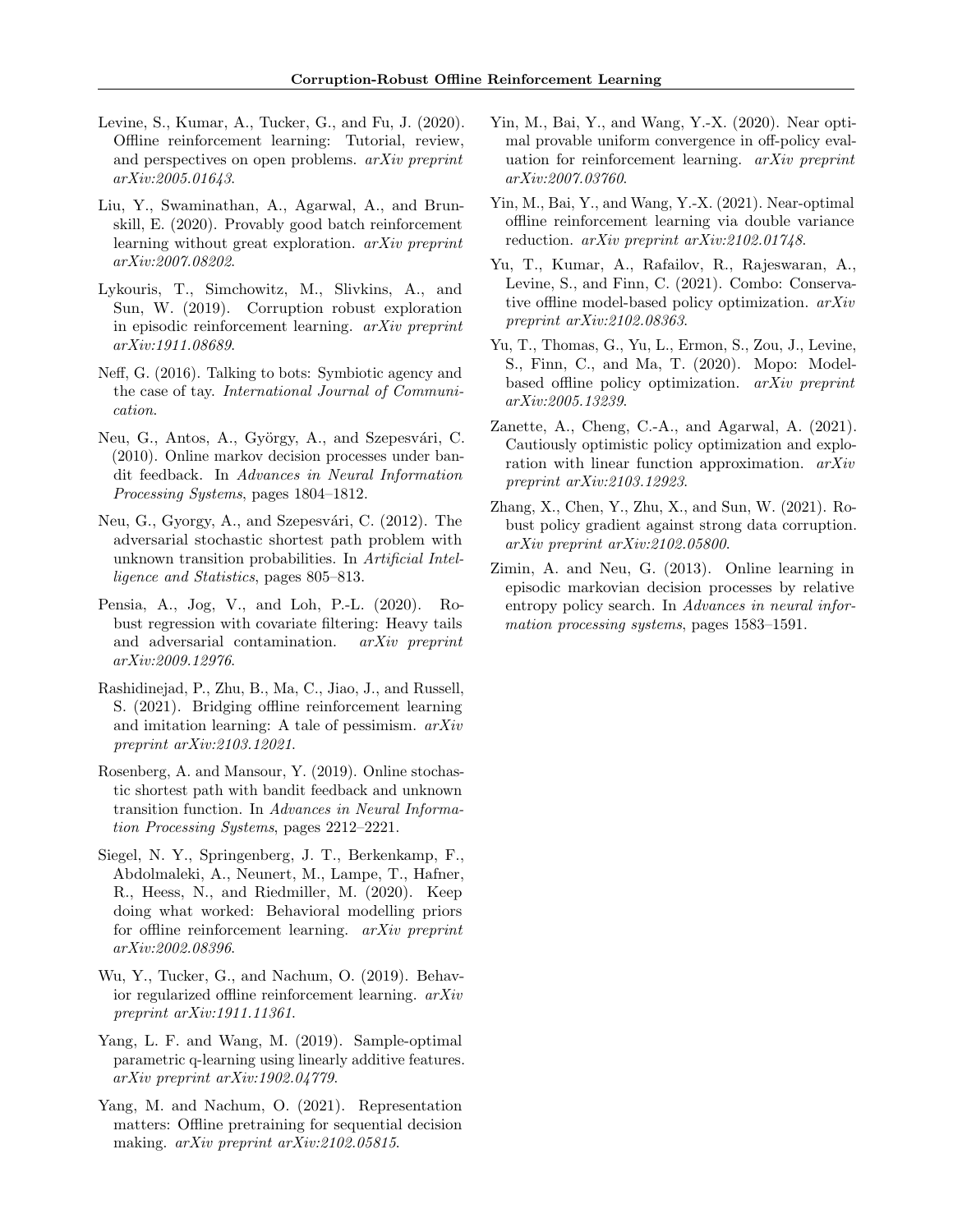# Appendices

## A Basics

Lemma A.1.  $||w_h^*|| \leq H$ √ d for all h.

Proof. By definition, we have

$$
w_h^* = \theta + \int_{\mathcal{S}} \hat{V}_{h+1}(s') \mu_h(s') ds' \tag{20}
$$

and thus

$$
||w_h^*|| \le ||\theta|| + ||\int_{\mathcal{S}} \hat{V}_{h+1}(s')\mu_h(s')ds'|| \tag{21}
$$

$$
\leq \|\theta\| + \int_{\mathcal{S}} \|\hat{V}_{h+1}(s')\mu_h(s')\|ds' \tag{22}
$$

$$
\leq \sqrt{d} + (H - h + 1)\sqrt{d} \tag{23}
$$

$$
\leq H\sqrt{d}.\tag{24}
$$

 $\blacksquare$ 

**Lemma A.2.** Note that  $\mathbb{E}[[(r(s, a) + \hat{V}(s')) - (\mathbb{B}_h \hat{V})(s, a)]^2 | s, a] \leq \gamma^2 = (\sigma + H/2)^2$ 

Proof.

$$
Var(X + Y) = Var(X) + Var(Y) + 2Cov(X, Y) \leq Var(X) + Var(Y) + 2\sqrt{Var(X)Var(Y)}
$$

Because  $0 \leq \hat{V}(s') \leq H$ ,

$$
\mathbb{E}[(\hat{V}(s') - \mathbb{E}[\hat{V}(s')|s,a])^{2}|s,a] = \mathbb{E}[\hat{V}(s')^{2}|s,a] - \mathbb{E}[\hat{V}(s')|s,a]^{2}
$$
\n(25)

$$
\leq H\mathbb{E}[\hat{V}(s')|s,a] - \mathbb{E}[\hat{V}(s')|s,a]^2 \leq \frac{H^2}{4}.
$$
\n(26)

$$
\mathbb{E}[[(r(s,a) + \hat{V}(s')) - (\mathbb{B}_h \hat{V})(s,a)]^2 | s,a]
$$
\n(27)

$$
= \mathbb{E}[[ (r(s, a) + \hat{V}(s')) - \mathbb{E}[r(s, a) + \hat{V}(s') | s, a]]^2 | s, a]
$$
\n(28)

$$
= \mathbb{E}[(r(s,a) - \mathbb{E}[r(s,a)|s,a])^{2}|s,a] + \mathbb{E}[(\hat{V}(s') - \mathbb{E}[\hat{V}(s')|s,a])^{2}|s,a]
$$
\n(29)

+ 
$$
2\mathbb{E}[(r(s,a) - \mathbb{E}[r(s,a)|s,a])(\hat{V}(s') - \mathbb{E}[\hat{V}(s')|s,a])|s,a]
$$
 (30)

$$
\leq \mathbb{E}[(r(s,a) - \mathbb{E}[r(s,a)|s,a])^{2}|s,a] + \mathbb{E}[(\hat{V}(s') - \mathbb{E}[\hat{V}(s')|s,a])^{2}|s,a]
$$
\n(31)

$$
+2\sqrt{\mathbb{E}[(r(s,a)-\mathbb{E}[r(s,a)|s,a])^{2}|s,a]\mathbb{E}[(\hat{V}(s')-\mathbb{E}[\hat{V}(s')|s,a])^{2}|s,a]} \quad \text{(By Cauchy's Ineq)} \tag{32}
$$

$$
=Var(r(s,a) | (s,a)) + Var(\hat{V}(s') | (s,a)) + 2\sqrt{Var(r(s,a) | (s,a))Var(\hat{V}(s') | (s,a))}
$$
(33)

$$
= \left(\sqrt{Var(r(s,a) \mid (s,a))} + \sqrt{Var(\hat{V}(s') \mid (s,a))}\right)^2 \leq (\sigma + H/2)^2
$$
\n(34)

П

## B Proof of the Minimax Lower-bound

**Proof of Theorem 3.1.** Given any dimension  $d$ , time horizon  $H$ , consider a tabular MDP with action space size  $A > 2$  and state space size  $S \leq (\frac{A}{2})^{H/2}$  s.t.  $SA = d$ . Consider a "tree" with self-loops, which has S nodes and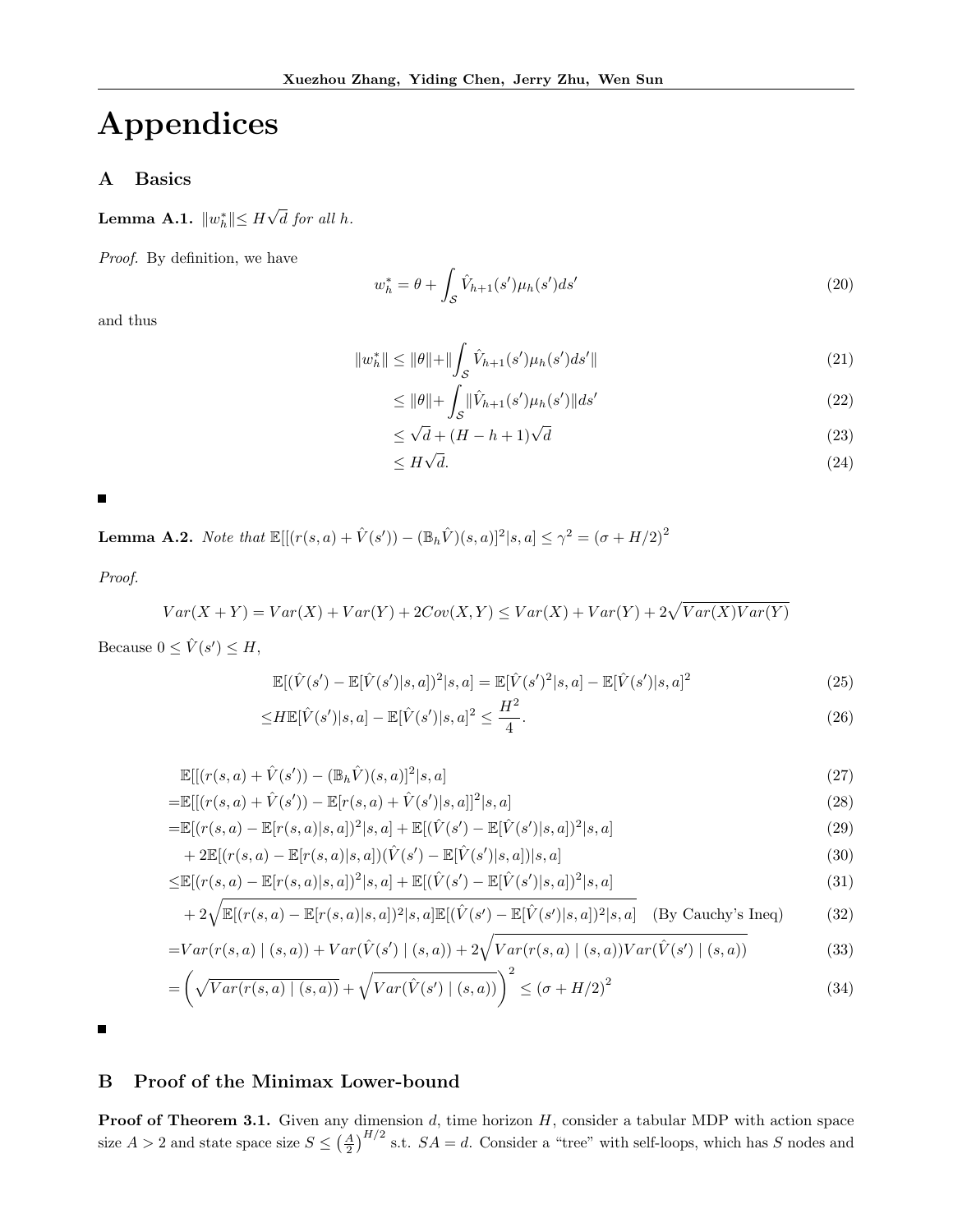depth  $\lceil \log_{A/2} (S(\frac{A}{2}-1)+1) \rceil$ . There is 1 node at the first level,  $\frac{A}{2}$  nodes at the second level,  $\left(\frac{A}{2}\right)^2$  nodes at the third level, ...,  $\left(\frac{A}{2}\right)^{\lceil \log_{A/2} (S(\frac{A}{2}-1)+1) \rceil-2}$  nodes at the second to last level. The rest nodes are all at the last level. Define the MDP induced by this graph, where each state corresponds to a node, and each action corresponds to an edge. The agent always starts from the first level. For each state at the first  $\lceil \log_{A/2} (S(\frac{A}{2}-1)+1) \rceil - 2$ levels, there are  $A/2$  actions that lead to child nodes, and the rest leads back to that state, i.e. self-loops. The leaf states are absorbing state, i.e. all actions lead to self-loops. Denote this transition structure as P. Let's consider two MDPs with the same transition structure and different reward function, i.e.  $M = (P, R)$ ,  $M' = (P, R')$ .

For MDP M, define  $R(s^*, a^*) = \text{Bernoulli}(SA\varepsilon/2)$  on one particular  $(s^*, a^*)$  pair, where  $s^*$  is a leaf state at the last level,  $a^*$  is a self-loop action. Every other  $(s, a)$  pair receive reward 0. Let  $(s', a') = \arg \min_{(s, a)} \nu(s, a)$  be the state-action pair appears least often in the data collecting distribution. For MCP M', define  $R'(s^*, a^*)$  = Bernoulli( $S A \varepsilon/2$ ),  $R'(s', a') = \text{Bernoulli}(S A \varepsilon)$  and 0 everywhere else. Then, it can be easily verified that: on M, the expected cumulative reward of the optimal policy is  $(H - \lceil \log_{A/2} (S(\frac{A}{2} - 1) + 1) \rceil)$   $SA\varepsilon/2$ ; on M', the expected cumulative reward of the optimal policy is at least  $(I - \lceil \log_{A/2} (S(\frac{A}{2} - 1) + 1) \rceil) SA \varepsilon$ ; no policy can be simultaneously better than  $(H - \lceil \log_{A/2} (S(\frac{A}{2} - 1) + 1) \rceil)$   $SA\varepsilon/4$ -optimal on both M and M'. Note that because  $S \leq (\frac{A}{2})^{H/2}$ ,

$$
\left(H - \lceil \log_{A/2} \left( S\left(\frac{A}{2} - 1\right) + 1 \right) \rceil \right) S A \varepsilon / 4 = \Omega(H S A \varepsilon). \tag{35}
$$

With probability at least  $1/2$ , we have  $N(s', a') \leq T \nu(s', a') \leq T / SA$  by the pigeonhole principle. Conditioning on  $N(s', a') \leq T/SA$ , with probability at least 1/2, the amount of positive reward  $r(s', a')$  will not exceed  $S A \varepsilon N(s', a') \leq \varepsilon T$ , and thus an  $\varepsilon$ -contamination adversary can perturb all the positive rewards on  $(s', a')$  to 0. In other words, with probability  $1/4$ , the learner will observe a dataset whose likelihood under  $M$  and  $(M' + \varepsilon$ -contamination) are exactly the same, and thus the learner must suffer at least  $\Omega(HSA\varepsilon)$  regret on one of the MDPs.  $\blacksquare$ 

## C Proof of Upper-bounds

**Proof of Lemma 3.2.** Applying Lemma F.2 with  $\pi = \hat{\pi}$ ,  $\pi' = \tilde{\pi}$ , and  $\{\hat{Q}_h\}_{h=1}^H$  being the Q-functions constructed by the meta-algorithm, we have

$$
\hat{V}_1(s) - V_1^{\tilde{\pi}}(s) = \sum_{h=1}^H \mathbb{E}_{\tilde{\pi}} \left[ \langle \hat{Q}_h(s_h, \cdot), \hat{\pi}_h(\cdot | s_h) - \tilde{\pi}_h(\cdot | s_h) \rangle_{\mathcal{A}} | s_1 = s \right]
$$

$$
+ \sum_{h=1}^H \mathbb{E}_{\tilde{\pi}} \left[ \hat{Q}_h(s_h, a_h) - (\mathbb{B}_h \hat{V}_{h+1})(s_h, a_h) | s_1 = s \right]
$$
(36)

Similarly, applying Lemma F.2 with  $\pi = \pi' = \hat{\pi}$ , we have

$$
\hat{V}_1(s) - V_1^{\hat{\pi}}(s) = \sum_{h=1}^{H} \mathbb{E}_{\hat{\pi}} \left[ \hat{Q}_h(s_h, a_h) - (\mathbb{B}_h \hat{V}_{h+1})(s_h, a_h) | s_1 = s \right]
$$
\n(37)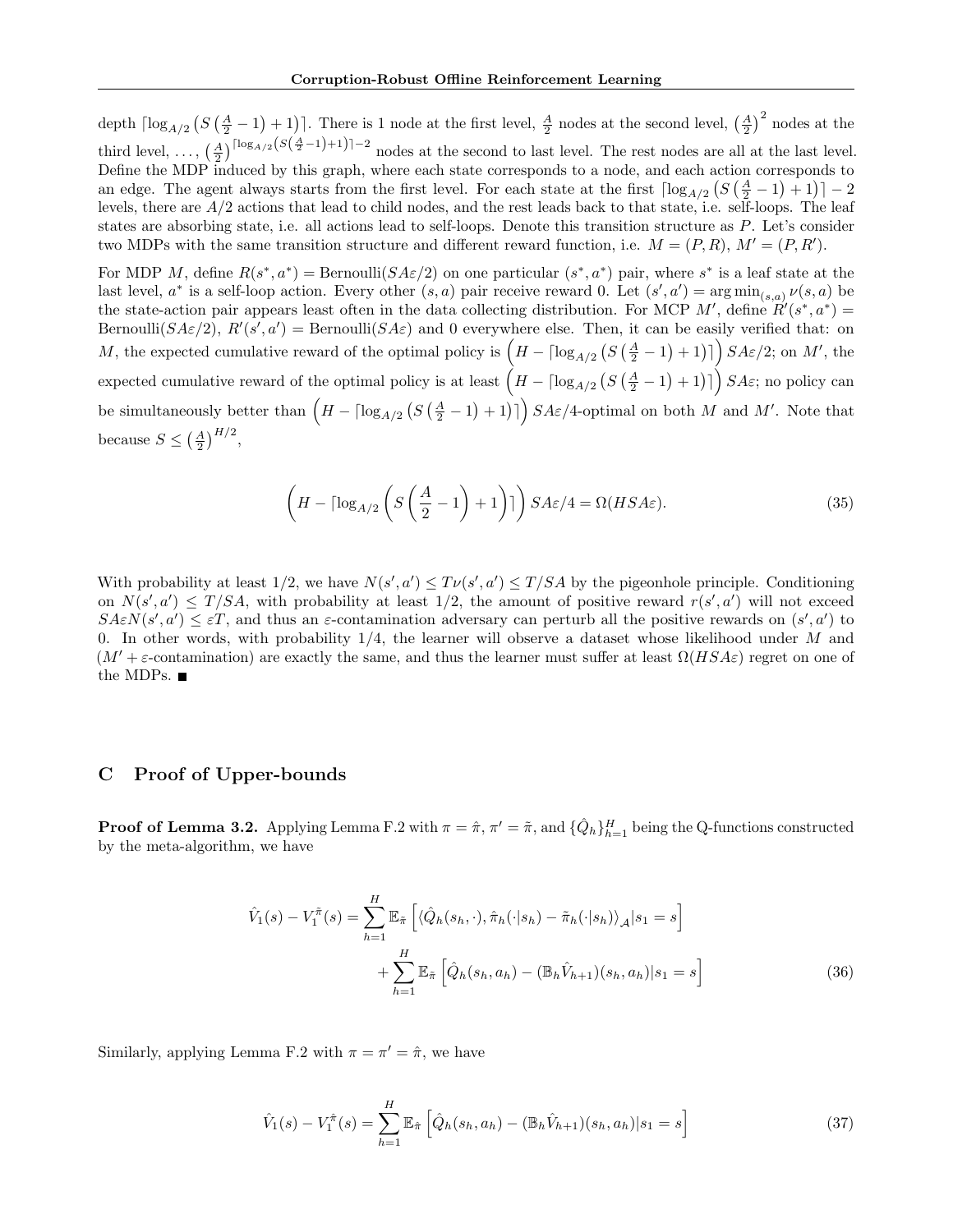Then, we have

$$
\text{SubOpt}(\hat{\pi}, \tilde{\pi}) = \left(V_1^{\hat{\pi}}(\mu) - \hat{V}_1(\mu)\right) + \left(\hat{V}_1(\mu) - V_1^{\hat{\pi}}(\mu)\right)
$$
\n(38)

$$
= -\sum_{h=1}^{H} \mathbb{E}_{\tilde{\pi}} \left[ \left( \mathbb{B}_h \hat{V}_{h+1} \right) - \hat{Q}_h \right] + \sum_{h=1}^{H} \mathbb{E}_{\tilde{\pi}} \left[ \left( \mathbb{B}_h \hat{V}_{h+1} \right) - \hat{Q}_h \right]
$$
(39)

$$
+\sum_{h=1}^{H} \mathbb{E}_{\tilde{\pi}}\left[\langle \hat{Q}_h(s_h,\cdot),\tilde{\pi}_h(\cdot|s_h)-\hat{\pi}_h(\cdot|s_h)\rangle_{\mathcal{A}}\right]
$$
(40)

$$
\leq 0 + 2\sum_{h=1}^{H} \mathbb{E}_{\tilde{\pi}}[\Gamma_h(s, a)] + 0 \tag{41}
$$

$$
=2\sum_{h=1}^{H}\mathbb{E}_{\tilde{\pi}}[\Gamma_h(s,a)]\tag{42}
$$

as needed.  $\blacksquare$ 

**Proof of Theorem 3.3.** To simplify the notation, below we use  $M$  for the number of data points per time step, i.e.  $M := N/H$ . We first show that

$$
|\hat{Q}_h(s,a) - (\mathbb{B}_h \hat{V}_{h+1})(s,a)| \le \Gamma(s,a). \tag{43}
$$

The robust least-square oracle guarantees

$$
\mathbb{E}_{\nu} \left( \|x^{\top} (\hat{w} - w^*)\|_2^2 \right) \leq c_2(\delta) \cdot \left( \frac{\gamma^2 \text{poly}(d)}{M} + \gamma^2 \varepsilon \right)
$$
(44)

$$
\implies \|\hat{w}_h - w_h^*\|_{\Sigma}^2 \le c_2(\delta) \cdot \left(\frac{\gamma^2 \text{poly}(d)}{M} + \gamma^2 \varepsilon\right)
$$
\n(45)

$$
\implies \|\hat{w}_h - w_h^*\|_{\Sigma + (2\varepsilon + \lambda)I}^2 \le c_2(\delta) \cdot \left(\frac{\gamma^2 \text{poly}(d)}{M} + \gamma^2 \varepsilon + (2\varepsilon + \lambda)H^2 d\right) \tag{46}
$$

Then,

$$
|\hat{Q}_h(s,a) - (\mathbb{B}_h \hat{V}_{h+1})(s,a)| = |\phi(s,a)(\hat{w}_h - w_h^*)|
$$
\n(47)

$$
\leq \|\hat{w}_h - w_h^*\|_{(\Sigma + (2\varepsilon + \lambda)I)} \|\phi(s, a)\|_{(\Sigma + (2\varepsilon + \lambda)I)^{-1}} \tag{48}
$$

$$
\leq \sqrt{c_2(\delta) \cdot \left(\frac{\gamma^2 \text{poly}(d)}{M} + \gamma^2 \varepsilon + (2\varepsilon + \lambda)H^2 d\right)} ||\phi(s, a)||_{(\Sigma + (2\varepsilon + \lambda)I)^{-1}} \tag{49}
$$

$$
\leq \sqrt{c_2(\delta)} \cdot \left(\frac{\gamma \text{poly}(d)}{\sqrt{M}} + (\gamma + 2H\sqrt{d})\sqrt{\varepsilon} + H\sqrt{d\lambda}\right) \|\phi(s, a)\|_{\Lambda^{-1}} \tag{50}
$$

where the last step are due to  $W \leq H$ √ d and

$$
\Lambda = \frac{3}{5} \left( \frac{1}{M} \sum_{i=1}^{M} \phi_i \phi_i^{\top} + (\varepsilon + \lambda) \cdot I \right)
$$
\n(51)

$$
\preceq \frac{3}{5} \left( \frac{1}{M} \sum_{i=1}^{M} \tilde{\phi}_i \tilde{\phi}_i^{\top} + (2\varepsilon + \lambda) \cdot I \right)
$$
\n(52)

$$
\preceq (\Sigma + (2\varepsilon + \lambda) \cdot I) \tag{53}
$$

where  $\tilde{\phi}$  denotes the clean data and the last step applies Lemma F.3 because  $M(2\varepsilon + \lambda) \ge \Omega(d \log(M/\delta))$  due to the definition of  $\lambda$  and  $\varepsilon \geq 0$ .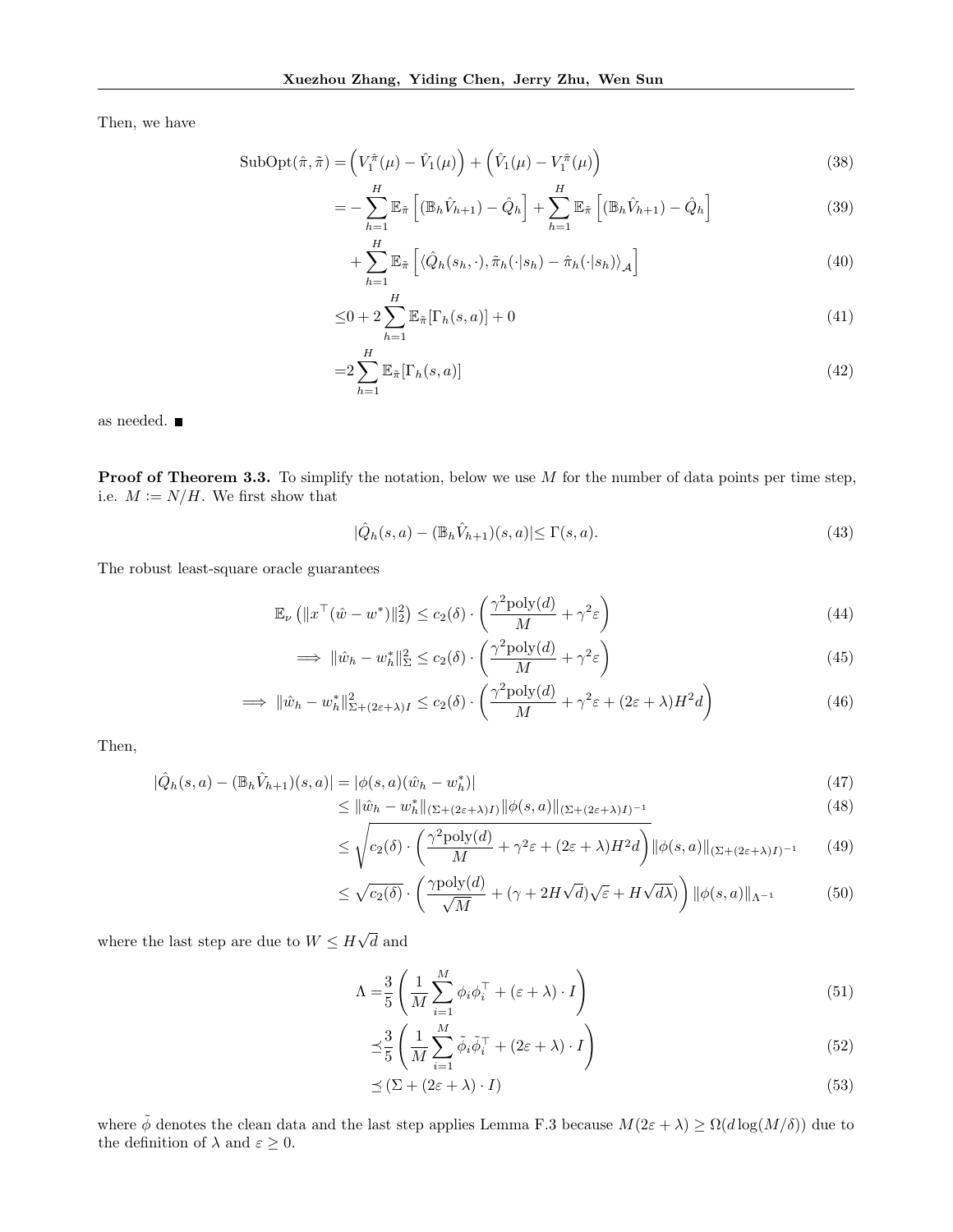Next, we show that Algorithm 1 achieves the desired optimality gap. By Lemma 3.2, we have

$$
\text{SubOpt}(\hat{\pi}) \le 2H\mathbb{E}_{\pi^*}[\Gamma(s,a)]\tag{54}
$$

$$
\leq \sqrt{c_2(\delta)} \cdot \left( \frac{\gamma H \text{poly}(d)}{\sqrt{N}} + (H\gamma + 2H^2\sqrt{d})\sqrt{\varepsilon} + H^2\sqrt{d\lambda} \right) \mathbb{E}_{\pi^*} \left[ \| \phi(s, a) \|_{\Lambda^{-1}} \right] \tag{55}
$$

Focusing on the last term, applying Lemma F.3 again, we have

$$
\mathbb{E}_{d^*}[\|\phi(s,a)\|_{\Lambda^{-1}}] \leq \mathbb{E}_{d^*}[\|\phi(s,a)\|_{(\frac{1}{5}(\Sigma+\lambda I))^{-1}}] \tag{56}
$$

$$
=\mathbb{E}_{d^*}\left[\sqrt{\phi^{\top}(\frac{1}{5}(\Sigma+\lambda I))^{-1}\phi}\right]
$$
\n(57)

$$
\leq \sqrt{\mathbb{E}_{d^*}[\phi^\top(\frac{1}{5}(\Sigma+\lambda I))^{-1}\phi]}
$$
\n(58)

$$
\leq \sqrt{tr\left(\Sigma_*(\frac{1}{5}(\Sigma+\lambda I))^{-1}\right)}\tag{59}
$$

$$
\leq \sqrt{\kappa tr\left(\Sigma(\frac{1}{5}(\Sigma+\lambda I))^{-1}\right)}\tag{60}
$$

$$
\leq \sqrt{5\kappa \sum_{i=1}^{d} \frac{\sigma_i}{\sigma_i + \lambda}}
$$
\n(61)

$$
\leq \sqrt{5d\kappa} \tag{62}
$$

Combining the two terms give the desired results.

## D Proof of uncorrupted learning results

In this section, we prove the conclusion in Corollary 3.1 and 3.2. The proof follows closely the classic analysis of Least Squared Value Iteration (LSVI) methods with the only difference being the data splitting, which allows us to ditch the covering argument and obtain a tighter bound. Such a trick is only possible in the offline setting where the data are assumed to be i.i.d. For completeness, we specify the uncorrupted algorithm in Alg. 2.

Algorithm 2 Uncorrupted Least-Square Value Iteration (LSVI)

1: Input: Dataset  $D = \{(s_i, a_i, r_i, s'_i)\}_{1:N}$ ; pessimism bonus  $\Gamma_h(s, a) \geq 0, \lambda > 0$ .

2: Split the dataset randomly into H subset:  $D_h = \{(s_i^h, a_i^h, r_i^h, s_i^h)\}_{1:(N/H)}$ , for  $h \in [H]$ .

3: Initialization: Set  $\hat{V}_{H+1}(s) \leftarrow 0$ .

4: for step  $h = H, H - 1, ..., 1$  do

5: Set  $\Lambda_h \leftarrow \frac{H}{M} \sum_{i=1}^{N/H} \phi(s_i^h, a_i^h) \phi(s_i^h, a_i^h)^\top + \lambda \cdot I$ .

6: Set  $\hat{w}_h \leftarrow \Lambda_h^{-1}(\frac{H}{N} \sum_{i=1}^{N/H} \phi(s_i^h, a_i^h) \cdot (r_i^h + \hat{V}_{h+1}(s_i^{h+1}))).$ 

7: Set 
$$
\hat{Q}_h(s, a) \leftarrow \phi(s, a)^\top \hat{w}_h - \Gamma_h(s, a)
$$
, clipped within  $[0, H - h + 1]$ .

- 8: Set  $\hat{\pi}_h(a|s) \leftarrow \arg \max_a \hat{Q}_h(s, a)$  and  $\hat{V}_h(s) \leftarrow \max_a \hat{Q}_h(s, a)$ .
- 9: Output:  $\{\hat{\pi}_h\}_{h=1}^H$ .

We first prove the following lemma:

**Lemma D.1** (Bound on the Bellman Error). Under assumption 2.1, given a dataset of size N, Algorithm 1 achieves

$$
|(\mathbb{B}_h \hat{V}_{h+1})(s, a) - \hat{Q}_h(s, a)| \le H\left(\sqrt{d \cdot \lambda} + \sqrt{\frac{Hd \log(N/\delta \lambda)}{N}}\right) \cdot \sqrt{\phi(x, a)^\top \Lambda_h^{-1} \phi(x, a)}
$$

for all  $(s, a, h) \in S \times A \times [H]$ , with probability at least  $1 - \delta$ .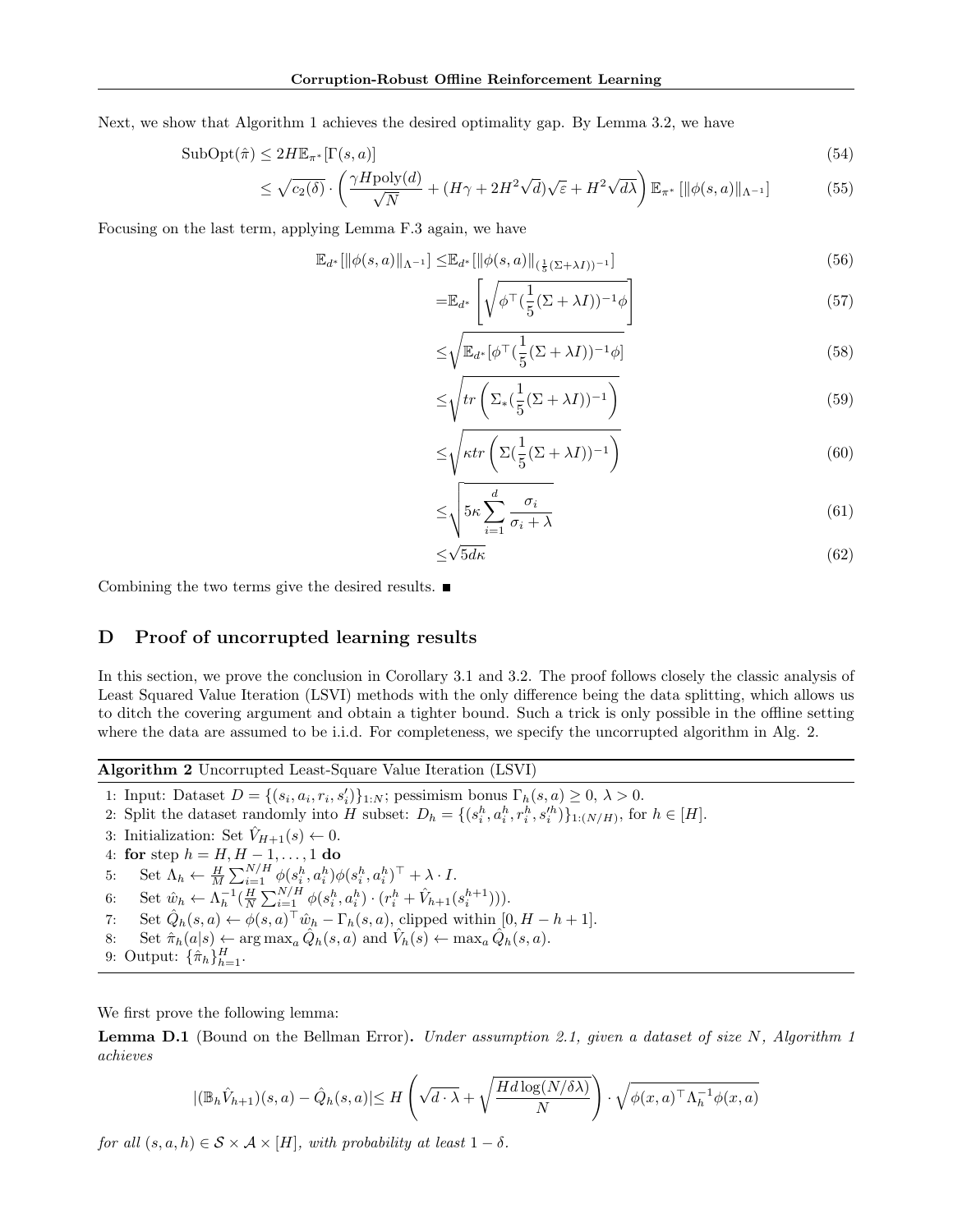Proof. We start by applying the following decomposition

$$
(\mathbb{B}_h \hat{V}_{h+1})(s, a) - \hat{Q}_h(s, a) \tag{63}
$$

$$
=(\mathbb{B}_h\hat{V}_{h+1})(s,a) - (\hat{\mathbb{B}}_h\hat{V}_{h+1})(s,a)
$$
\n(64)

$$
= \phi(s, a)^{\top} w_h - \phi(s, a)^{\top} \Lambda_h^{-1} \left( \frac{H}{N} \sum_{i=1}^{N/H} \phi(s_i, a_i) \cdot (\mathbb{B}_h \hat{V}_{h+1})(s_i, a_i) \right) - \tag{65}
$$

$$
\phi(s,a)^{\top} \Lambda_h^{-1} \left( \frac{H}{N} \sum_{i=1}^{N/H} \phi(s_i, a_i) \cdot \left( r_i + \hat{V}_{h+1}(s'_i) - (\mathbb{B}_h \hat{V}_{h+1})(s_i, a_i) \right) \right)
$$
(66)

Therefore, by triangle inequality we have

$$
|(\mathbb{B}_h \hat{V}_{h+1})(s, a) - \hat{Q}_h(s, a)| \le |(\mathbf{i})| + |(\mathbf{ii})|
$$
\n(67)

Then, we bound the two terms separately:

$$
|(i)| = \left| \phi(s, a)^\top w_h - \phi(s, a)^\top \Lambda_h^{-1} \left( \frac{H}{N} \sum_{i=1}^{N/H} \phi(s_i, a_i) \cdot \phi(s_i, a_i)^\top w_h \right) \right|
$$
  
=  $|\phi(s, a)^\top w_h - \phi(s, a)^\top \Lambda_h^{-1} (\Lambda_h - \lambda \cdot I) w_h| = \lambda \cdot |\phi(s, a)^\top \Lambda_h^{-1} w_h|$   
 $\leq \lambda \cdot ||w_h||_{\Lambda_h^{-1}} \cdot ||\phi(s, a)||_{\Lambda_h^{-1}} \leq H \sqrt{d \cdot \lambda} \cdot \sqrt{\phi(s, a)^\top \Lambda_h^{-1} \phi(s, a)}.$ 

For the second term, define

$$
\varepsilon_i^h(V) = r_i^h + V(s_i^{h'}) - (\mathbb{B}_h V)(s_i^h, a_i^h)
$$
\n(68)

Then, we have

$$
|(\text{ii})| = \left| \phi(s, a)^{\top} \Lambda_h^{-1} \left( \frac{H}{N} \sum_{i=1}^{N/H} \phi(s_i, a_i) \cdot \varepsilon_i^h(\hat{V}_{h+1}) \right) \right|
$$
  

$$
\leq \underbrace{\left\| \frac{H}{N} \sum_{i=1}^{N/H} \phi(s_i, a_i) \cdot \varepsilon_i^h(\hat{V}_{h+1}) \right\|_{\Lambda_h^{-1}}}_{\text{(iii)}} \cdot \sqrt{\phi(x, a)^{\top} \Lambda_h^{-1} \phi(x, a)}.
$$
 (69)

From here, because of our data splitting,  $\hat{V}_{h+1}$  is independent from  $D_h$ , and thus we can bypass the covering argument and directly apply matrix concentrations. In particular, by applying Lemma F.1, we have that with probability at least  $1 - \delta$ 

(iii) 
$$
\leq H \sqrt{\frac{Hd \log(1 + N/H\lambda) + 2H \log(1/\delta)}{N}}
$$
(70)

Combining the two terms gives

$$
|(\mathbb{B}_h \hat{V}_{h+1})(s, a) - \hat{Q}_h(s, a)| \le H\left(\sqrt{d \cdot \lambda} + \sqrt{\frac{Hd \log(N/\delta \lambda)}{N}}\right) \cdot \sqrt{\phi(x, a)^\top \Lambda_h^{-1} \phi(x, a)}\tag{71}
$$

 $\blacksquare$ 

Now, given Lemma D.1, applying Lemma 3.2, we have

$$
\text{SubOpt}(\hat{\pi}, \tilde{\pi}) \le 2 \sum_{h=1}^{H} \mathbb{E}_{d^{\tilde{\pi}}} [\Gamma_h(s, a)] \le 2H^2 \left( \sqrt{d \cdot \lambda} + \sqrt{\frac{Hd \log(N/\delta \lambda)}{N}} \right) \cdot \mathbb{E}_{d^{\tilde{\pi}}} [\sqrt{\phi(x, a)^\top \Lambda_h^{-1} \phi(x, a)}] \tag{72}
$$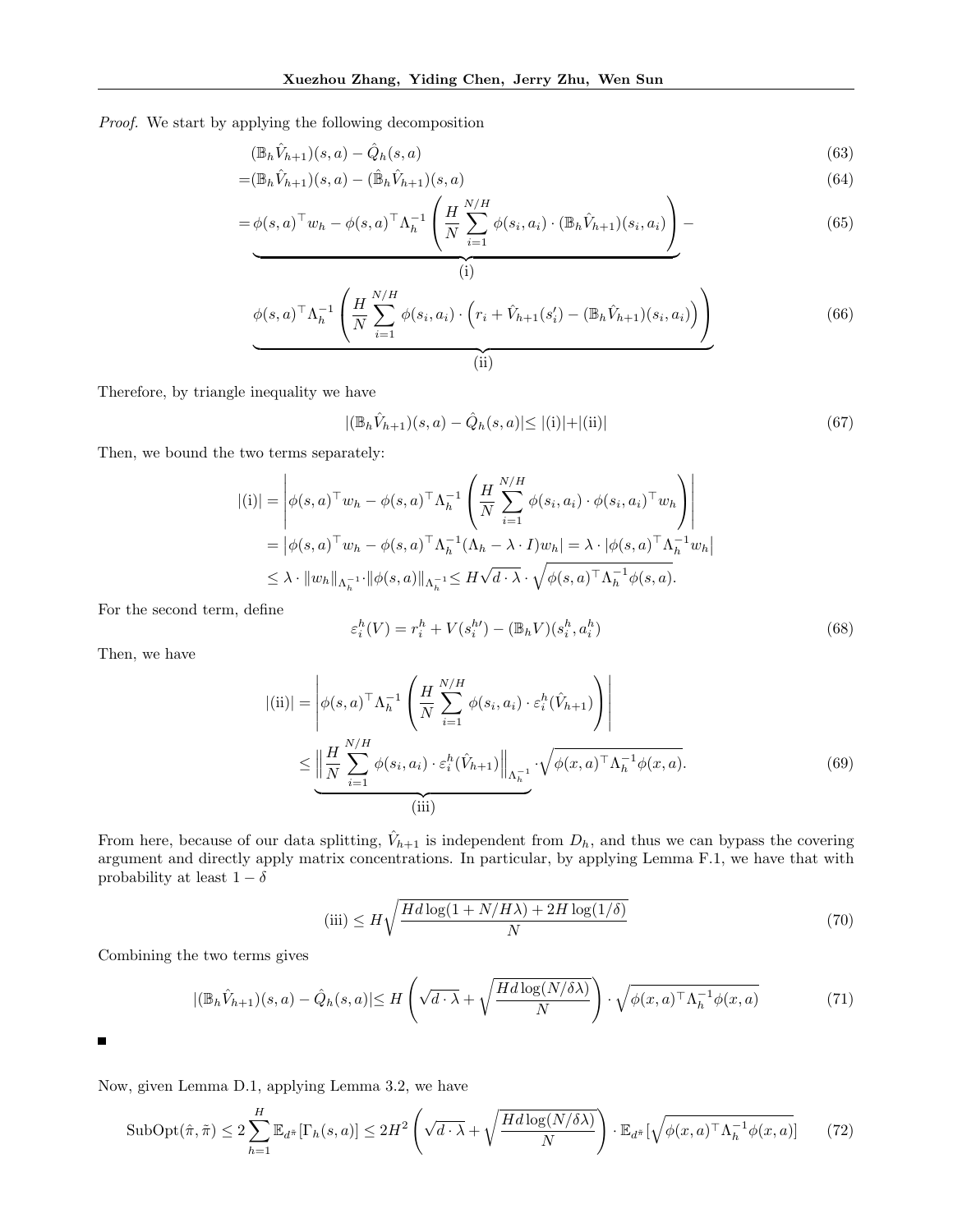The last step would be to bound  $\mathbb{E}_{d^{\tilde{\pi}}}[\sqrt{\phi(x,a)^{\top}\Lambda_h^{-1}\phi(x,a)}]$ , similar to the last section. In particular, applying Lemma F.3, we have

$$
\mathbb{E}_{d^{\tilde{\pi}}} \left[ \sqrt{\phi(x, a)^{\top} \Lambda_h^{-1} \phi(x, a)} \right] \leq \mathbb{E}_{d^{\tilde{\pi}}} \left[ \sqrt{3 \phi(x, a)^{\top} (\Sigma + \lambda I) \phi(x, a)} \right]
$$
(73)

$$
\leq \sqrt{3\mathbb{E}_{d^{\tilde{\pi}}}\left[\phi(x,a)^{\top}(\Sigma+\lambda\cdot I)\phi(x,a)\right]}
$$
(74)  

$$
\leq \sqrt{3d\kappa}
$$
(75)

$$
\sqrt{3d\kappa} \tag{75}
$$

where step 73 requires  $\lambda \geq H\Omega(d\log(N/\delta))/N$ . Thus,

$$
\text{SubOpt}(\hat{\pi}, \tilde{\pi}) \le 2H^2 \left(\sqrt{d \cdot \lambda} + \sqrt{Hd \log(N/\delta\lambda)}\right) \sqrt{\frac{3d\kappa}{N}}\tag{76}
$$

$$
\leq \tilde{O}\left(H^2\left(d\sqrt{\log(N/\delta)} + \sqrt{Hd\log(N/(d\delta))}\right)\sqrt{\frac{3d\kappa}{N}}\right) \tag{77}
$$

#### E Lower-bound on best-of-both-world results

**Proof of Theorem 3.4.** Consider two instances of the offline RL problem, with two MDPs,  $M$  and  $M'$ , both of which are actually simple two-arm bandit problems, along with their data generating distribution  $\nu$  and  $\nu'$ , defined below.

- 1. Instance 1: Bandit M has  $r_1 = \text{Bernoulli}(\frac{1}{2} + \frac{\varepsilon}{2p})$  and  $r_2 = \text{Bernoulli}(\frac{1}{2})$ . The data generating distribution is  $\nu(a_1) = p$  and  $\nu(a_2) = 1 - p$ . The relative condition number is  $1/p$ .
- 2. Instance 2: Bandit M has  $r_1 = \text{Bernoulli}(\frac{1}{2} \frac{\varepsilon}{2p})$  and  $r_2 = \text{Bernoulli}(\frac{1}{2})$ . The data generating distribution is  $\nu(a_1) = p$  and  $\nu(a_2) = 1 - p$ , same as instance 1. The relative condition number is  $1/(1 - p)$ .

Let D and  $D'$  be i.i.d. datasets of size N generated by instances 1 and 2, respectively, generated by the following coupling process. First, the actions are sampled from  $\nu$  and shared across instances, e.g.  $N_D(a_1) = N_{D'}(a_1)$ and  $N_D(a_2) = N_{D'}(a_2)$ . Then, the rewards of  $a_2$  are sampled from Bernoulli $(\frac{1}{2})$  and shared across tasks, e.g.  $N_D(a_2, 0) = N_{D'}(a_2, 0)$  and  $N_D(a_2, 1) = N_{D'}(a_2, 1)$ .

Finally, let  $X_i, Y_i$  be Bernoulli random variables s.t.  $X_i =$  $\int 0$   $U \leq \frac{1}{2} - \frac{\varepsilon}{2p}$  $\begin{array}{cc} 0 & 0 & -2 \\ 1 & 0. \end{array}$   $\begin{array}{cc} 2p \\ 1 & k \end{array}$  $\int 0$   $U \leq \frac{1}{2} + \frac{\varepsilon}{2p}$  $\begin{array}{cc} 0 & 0 \\ 1 & 0. \end{array}$  where

U is picked uniformly random in [0,1]. Then  $(X_i, Y_i)$  is a coupling with law:  $P((X_i, Y_i) = (0, 0)) = \frac{1}{2} - \frac{\varepsilon}{2p}$ ,  $P((X_i,Y_i)=(1,0))=0, P((X_i,Y_i)=(0,1))=\frac{\varepsilon}{2p}, P((X_i,Y_i)=(s_3,s_3))=\frac{1}{2}-\frac{\varepsilon}{2p}, X_i$  and  $Y_i$  can be thought as the outcome of Bernoulli $(\frac{1}{2} + \frac{\varepsilon}{2p})$ , Bernoulli $(\frac{1}{2} + \frac{\varepsilon}{2p})$  respectively. Then, let the rewards of  $a_1$  of the two instances be generated by  $Y_i$  and  $X_i$  respectively. We then have

$$
P\left(\sum_{i=1}^{N(a_1)} \mathbb{1}[X_i \neq Y_i]\right) \ge P(N(a_1) \le pN) \cdot P\left(\sum_{i=1}^{pN} \mathbb{1}[X_i \neq Y_i]\right) \ge \frac{1}{2} \cdot \frac{1}{2} = \frac{1}{4}
$$
\n(78)

In other words, with probability at least  $\frac{1}{4}$ , instance 1 and 2 are indistinguishable under  $\varepsilon$ -contamination, in particular the adversary can replace at most  $\epsilon N$  of  $(a_1, 0)$  with  $(a_1, 1)$  in D' to replicate D. Therefore, instance 1 and (instance  $2 + \varepsilon$ -contamination) are with probability at least  $1/4$  indistinguishable. Now, if an algorithm wants to achieve best of both world guarantee, it must return  $a_1$  as the optimal arm with high probability when observing a dataset generated as above, in which case it will suffer a suboptimality of  $\frac{\varepsilon}{2p}$  if the data is generated by (instance  $2 + \varepsilon$ -contamination). As  $p \geq \varepsilon \geq 0$  goes to 0, this gap blows up, while the relative condition number  $1/(1-p)$  remains bounded, thus contradiction.